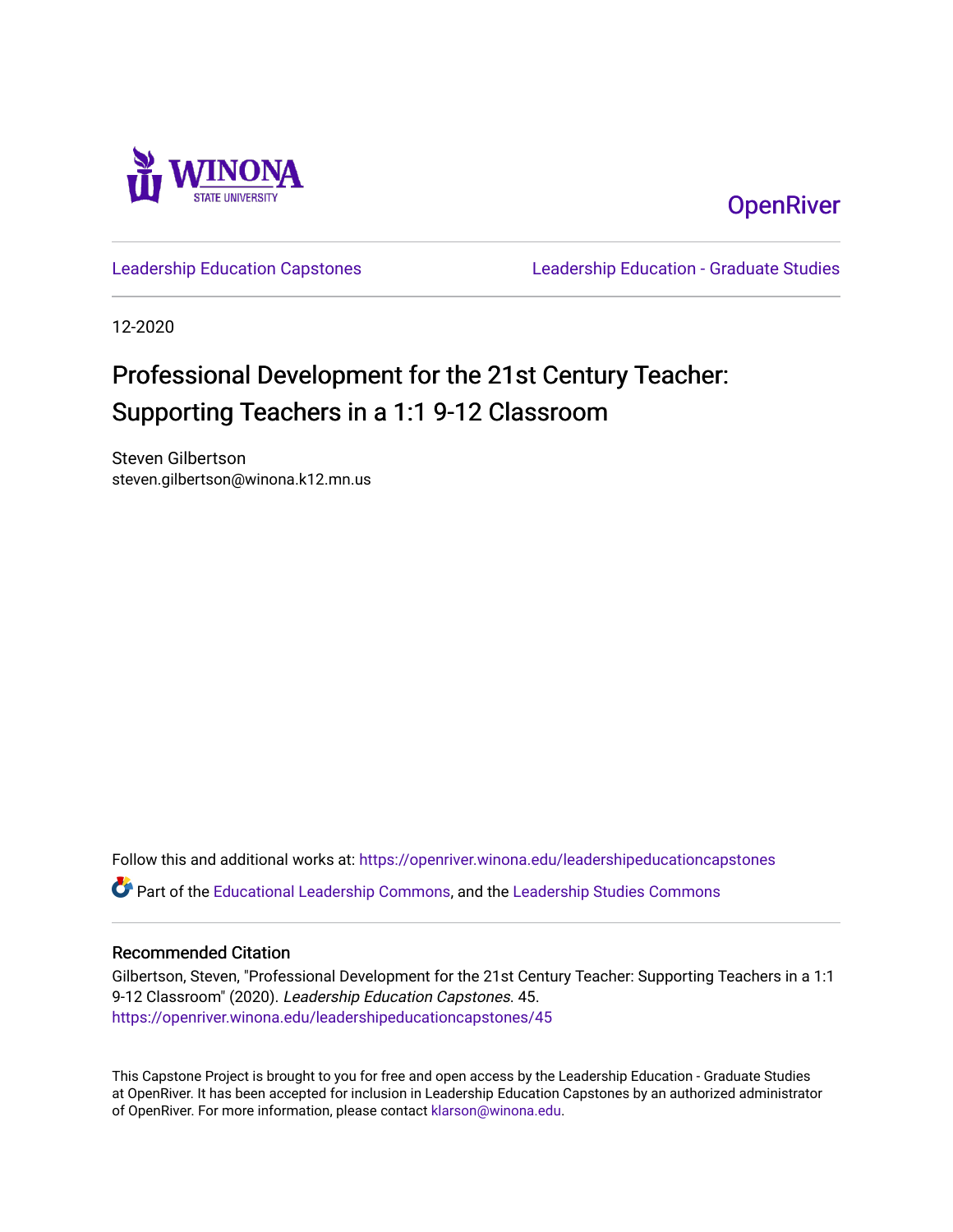Professional Development for the 21st Century Teacher:

Supporting Teachers in a 1:1 9-12 Classroom

Steven Gilbertson

Winona State University

Winona, Minnesota

December 2020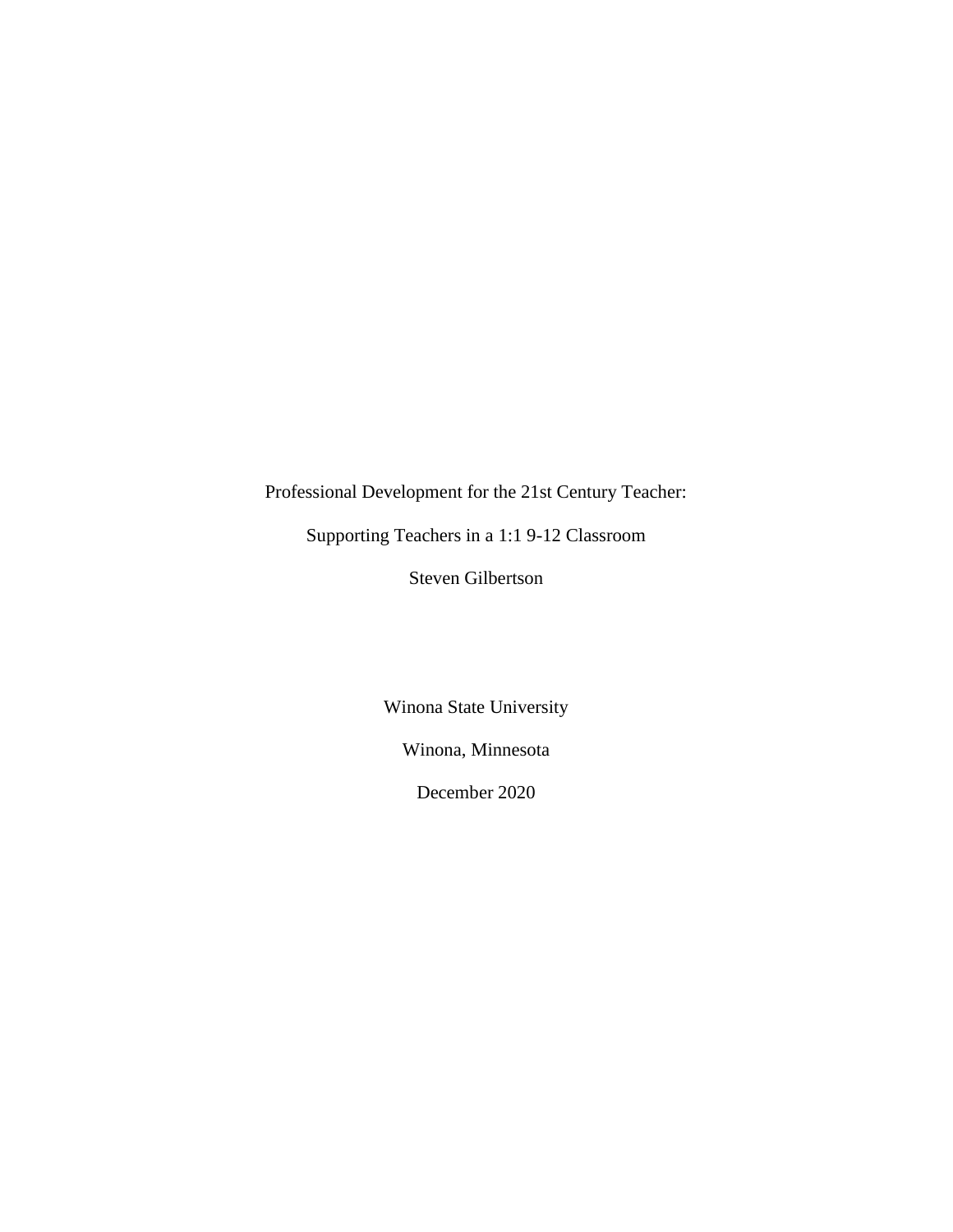#### Abstract

Winona Area Public Schools, specifically Winona Senior High School, is in need of a systematic change in the use of technology and the implementation of professional development regarding technology integration. This project aims to research, survey, and create a plan moving forward to better assist the school in creating a vibrant, organic way of professional development and technology usage in the classroom. Information was gathered through an anonymous survey from staff in the high school to gain insight and assess current usage, comfortability, and needs. The research showed a strong usage of technology in the classroom and a willingness to use new technology and applications. However, more importantly, it showed the impact lesson planning has on these as well. The research has lasting implications for the school and is a framework for better-assisting staff in professional development and lesson planning regarding new technology and applications. In the end, these will further grow our knowledge and prepare the students at Winona Senior High School for careers outside of the buildings.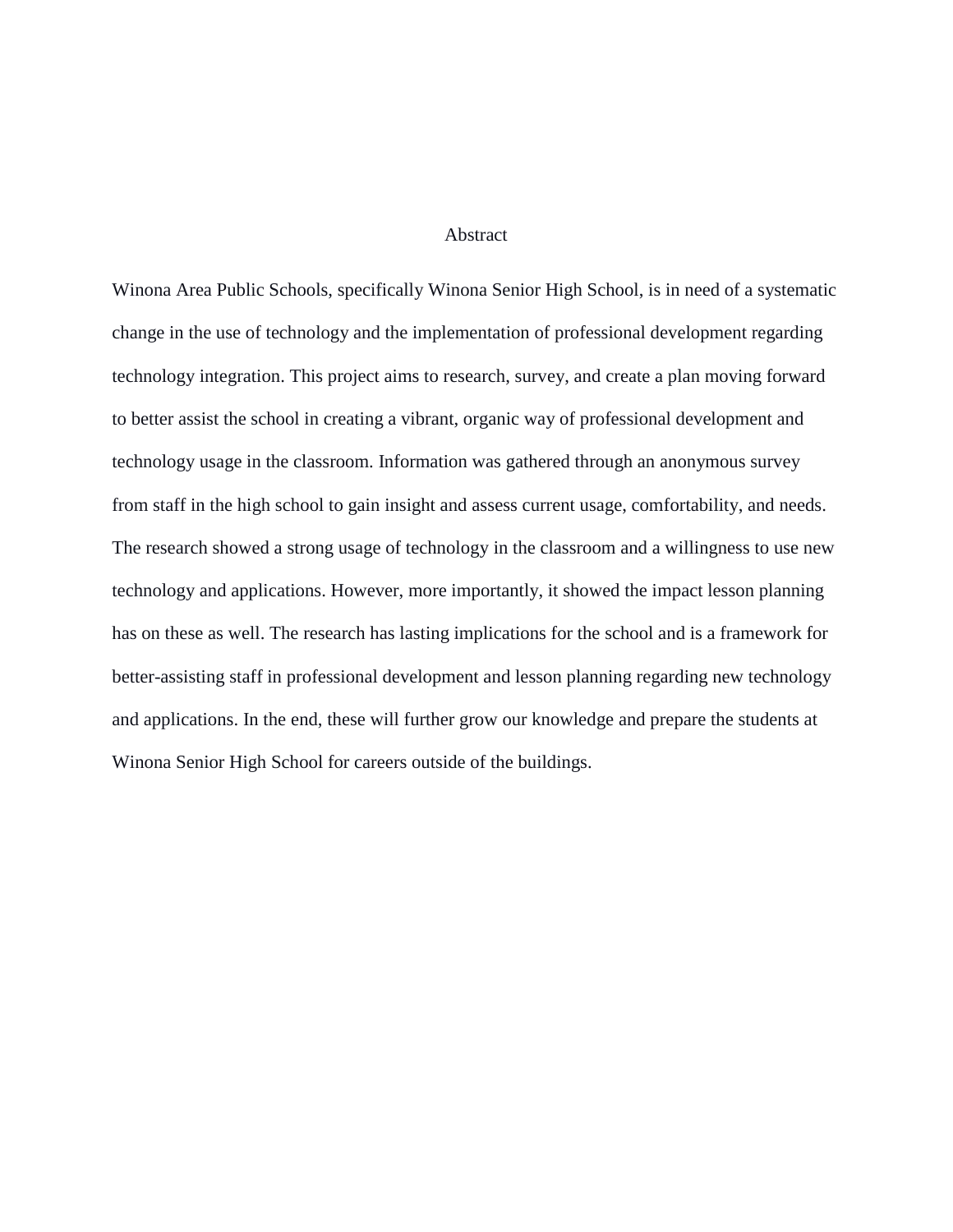## **Table of Contents**

## **Chapter One: Introduction**

Introduction pg.1 Statement of the Problem pg.2 Importance of the Study pg.3 Methods pg.3 Limitations of the Study pg. 3

### **Chapter Two: Literature Review**

Introduction pg. 4

Functions and Roles for Support of a One to One Environment pg. 5-7

Strategies and Supportive Measures to Support Learning in a One to One Environment pg. 7

Summary pg. 8

## **Chapter Three: Research Methodology**

Introduction pg. 9

Research Goal pg. 9

Research Method pg. 10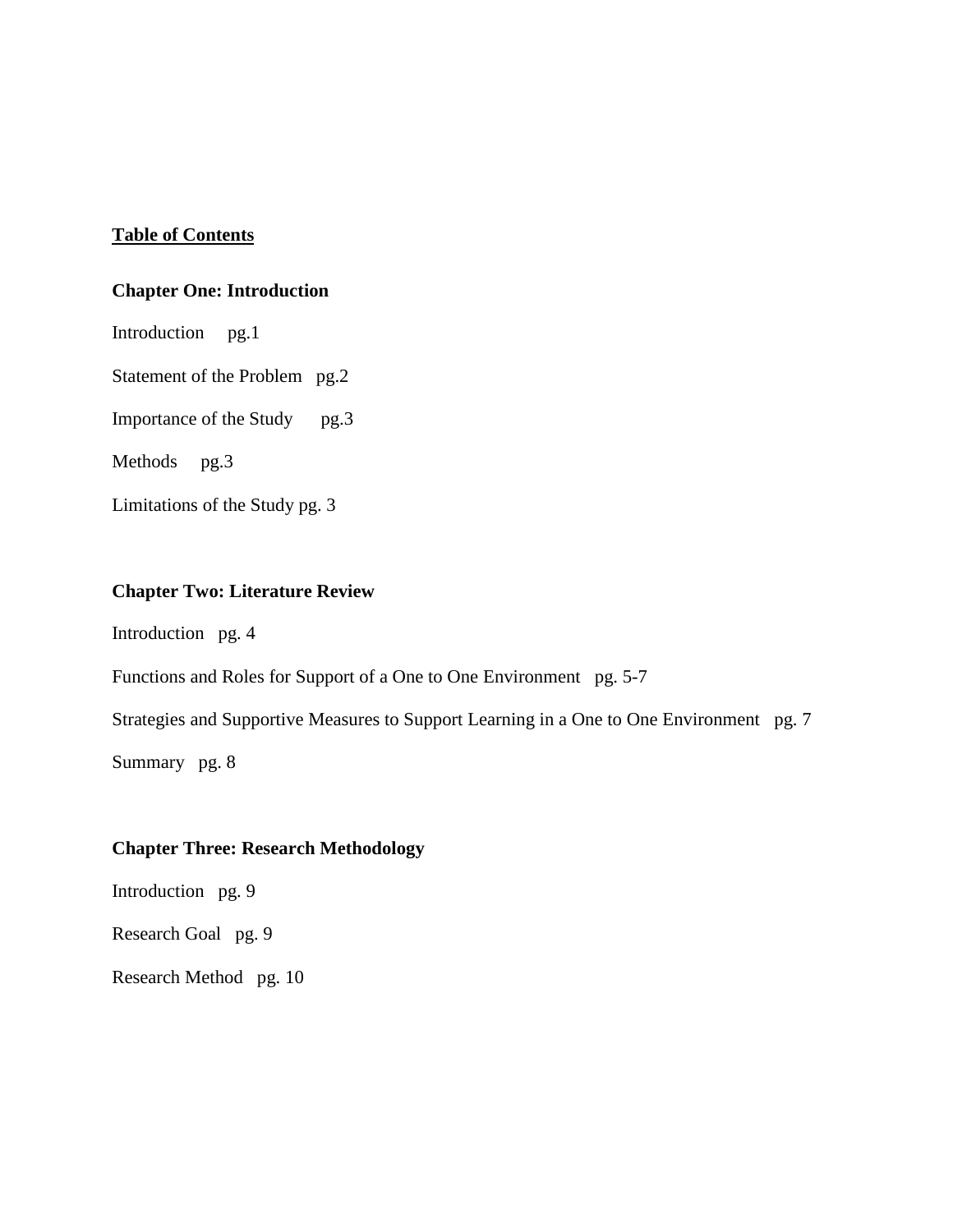## **Chapter Four: Results**

Summary of participants pg. 11 Technology Adapter Results pg. 12 School Technology Use pg. 13 Professional Development pg. 13-14

## **Chapter Five: Discussion and Conclusions**

Plan Implementation pg. 15

Goal Statement pg. 15

Measureable Objectives pg. 15

Technology Plan pg. 16-20

**Reference:** pg. 21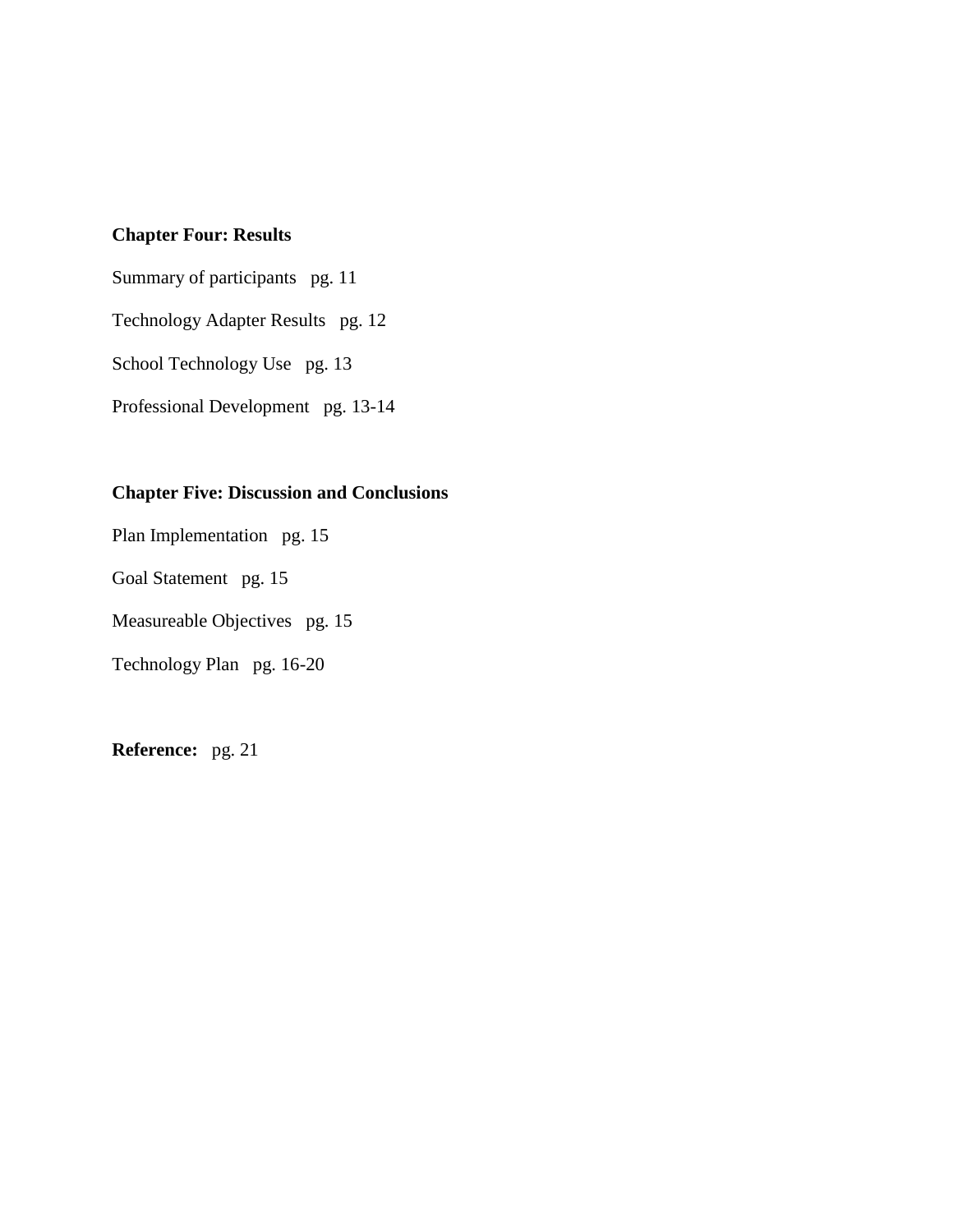#### **Chapter 1**

#### **Introduction**

To better assist in providing quality education for students at the Winona Senior High School (WSHS), the district must invest resources, in the form of time and money, in the professional development of educators regarding the use of technology in the classroom. There is a disconnect between teachers using technology to enhance, foster, and create growth in discussions with the administration, classroom teachers, and technology integrationists. With an aging staff and an ever-changing society, there must be an initiative to strengthen our students' education and begin their understanding of the necessary skills and technologies they will contact when they leave our district. While our staff is committed and knowledgeable in their content areas, we must give them the technological strategies to use in the classroom, enhancing their already established curriculum while supporting this pedagogical shift.

Although vital to the district's growth, this project is even more critical for our students' future. Students need to leave our building with an edge in the workplace or their future in higher education. If we support our staff in creating a quality implementation of technology, strategies, and lesson planning, it will transform our district for our students, retain current teachers, and attain future teachers. The school district is making a strong push for technology in the classroom, with our schools currently being 1:1 with Chromebooks from fourth grade and beyond, we must use these devices for more than mundane tasks. Our district has strategically placed technology integrationists at the middle school and high school levels within the past four years. They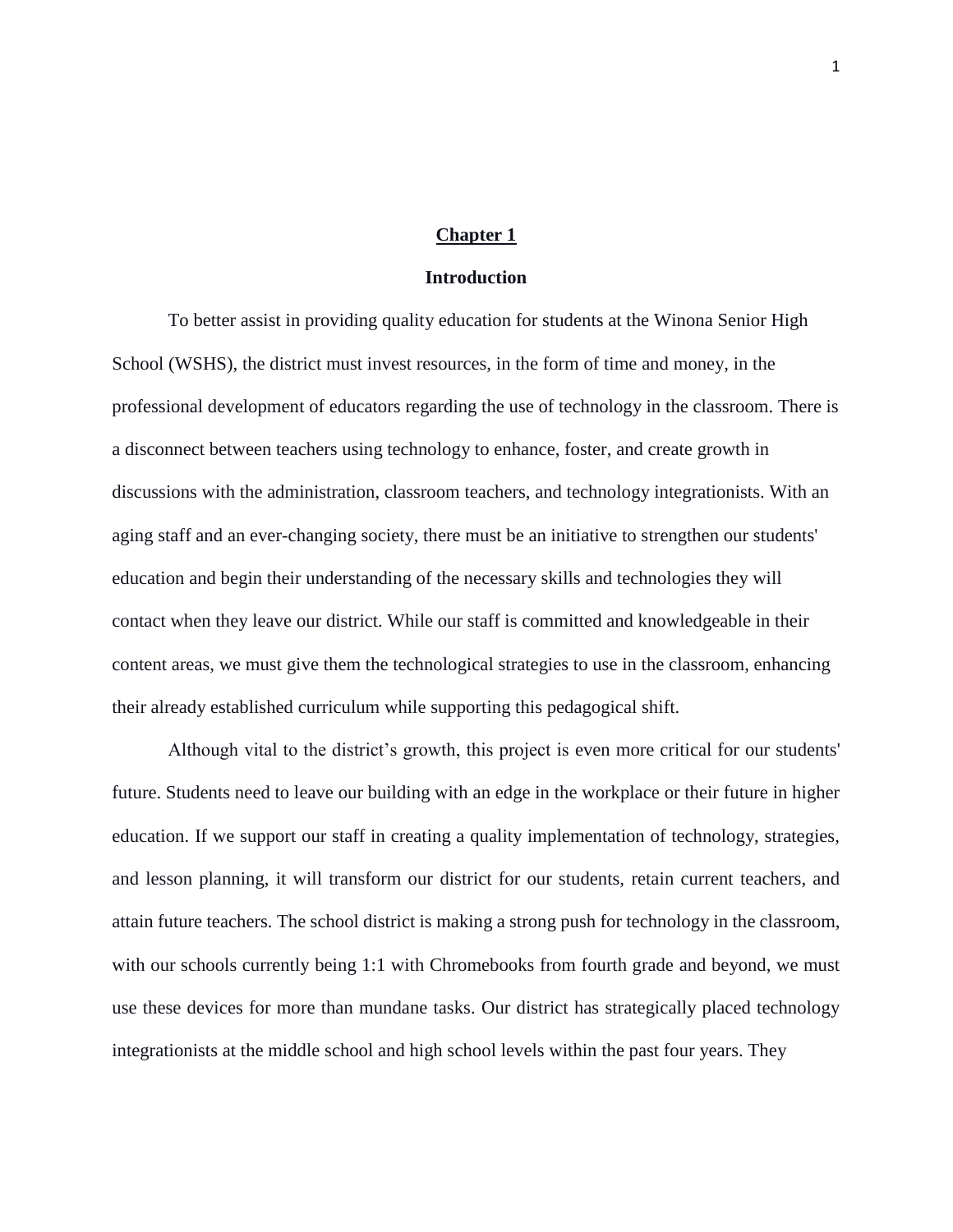continued the commitment to district staff by employing instructional coaches to support staff members in constructing higher quality lessons and curriculum.

This project aims to continue developing these initiatives by researching current methods, gathering information from our existing staff, and creating a staff development curriculum in technology that supports and enhances our staff's knowledge and usage of technology in the classroom. This is not merely a one shoe fits all type of plan; instead, it is a plan that will allow all of our staff to feel comfortable and supported in the switch to a better understanding of the current products available that grow the curriculum, but also give our students the added benefit of preparing for their future careers.

Below are the goals this project aims to achieve:

- 1. To research the current use of technology and the level of comfortability of our staff in the district, specifically among classroom teachers and educational assistants at WSHS.
- 2. To establish a Technology Implementation and Development Team made up of classroom teachers, students, and members (administration, classroom teachers, educational assistants, technology integrationists) from all district levels (elementary, middle school, high school).
- 3. To develop a technology curriculum that meets the needs of classroom teachers, Educational Assistants, and the needs of the students.
- 4. To implement and monitor staff technology development training.
- 5. To assess and evaluate staff technology development training.

To assess these objectives, many stakeholders need consideration. Most importantly is our classroom teachers. These stakeholders will benefit most from this new shift in education in our district. A quality implementation will enhance the current curriculum and model many new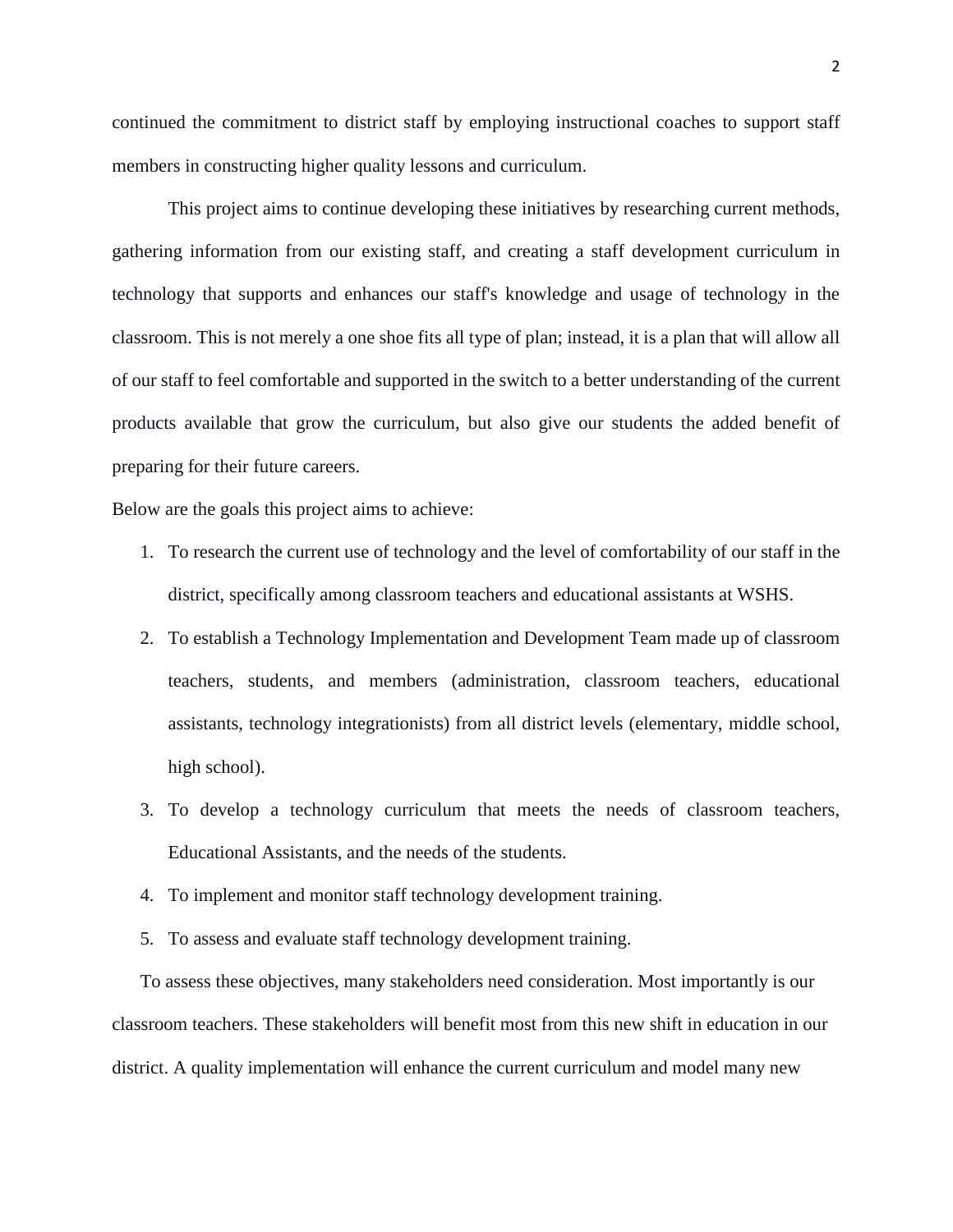strategies and technological changes in society. Secondly, we must assess our current budget by discussing with administration our current needs and wants for our district moving forward. If this plan is to take root fully, it is crucial to have the support and means necessary to achieve these goals. We must actively seek funding for this implementation, speaking to the finance department, staff development leaders, and local grant providers to fund this program. Thirdly, we must assess and communicate with our parents and community (businesses) to see what skills are currently in the market or the lack of expertise that our current companies see in the workforce. If we research, plan, and implement correctly, this will create a vibrant school climate and enhance and grow our communities with skilled workers. Throughout this process, the stakeholder that will benefit due to the project's vision and continual focus on our mission statement will be our students. If the implementation is clear, concise, and well supported, they will have an enhanced education in the Winona Area Public Schools.

There will be obstacles to this implementation. Without getting too far into research or numbers, a district's budget is generally a primary issue. This project design will aim to navigate those problems creatively and exhaustively to provide funding for these initiatives. Technology in the classroom is not cheap; therefore, it needs to be funded if it is to be of quality. Some current classroom teachers will also find this new initiative as another trend in education and will be apprehensive about change. Resources, training, and tutoring will promote organic growth throughout the school, limiting this obstacle through time.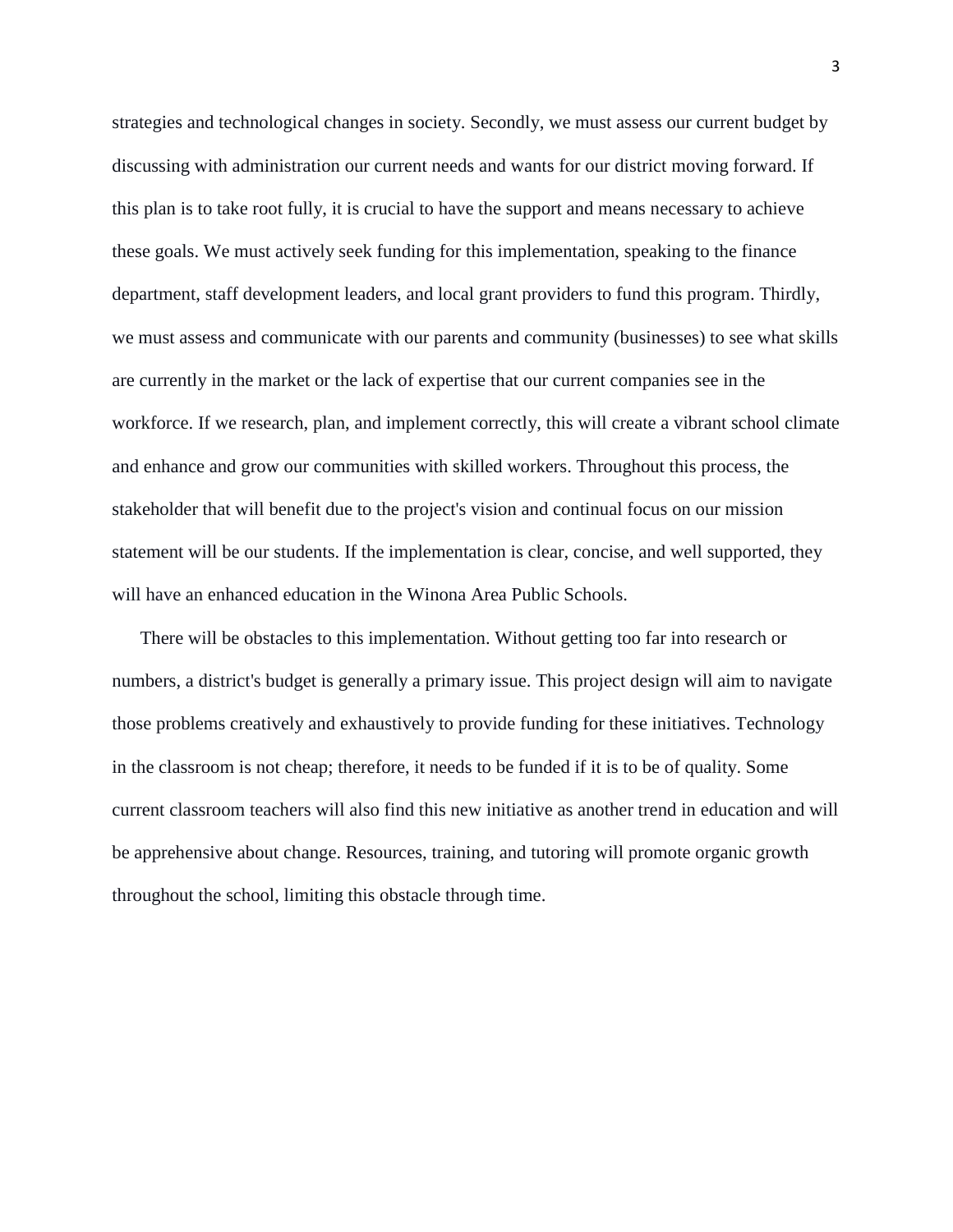#### **Chapter 2**

#### **Literature Review**

According to the Bureau of Labor Statistics, jobs in Computer and Information Technology occupations are projecting to grow 12% beginning in 2018 through 2028. Much faster than the average growth for other occupations. The projection is said to add about 546,200 new jobs. Demand for these workers will stem from greater emphasis on cloud computing, the collection and storage of big data, and information security. The median salary for technology occupations currently is \$88,240, which is much higher than the median annual wage for all occupations of \$38,640 (BLS, 2020).

Of course, as educators, we do much more than prepare students only for the workforce. The importance of digital literacy is well documented. The use of technology in the classroom is nothing new in the educational setting, but giving every student a computer is not learning. Similarly, expecting a classroom teacher to understand the benefits or be comfortable with these devices and asked to enhance the curriculum is not teaching. These digital literacy skills have become increasingly important in the classroom due to society's ever-changing climate and the use of technology (Mihailidis & Diggs, 2010). Mihaildis and Diggs (2010) continue to go on to describe what digital literacy is, "digital literacy skills refer to the ability to navigate multiple technological devices to access information quickly, collaborate with multiple individuals, and share findings with others. Digital literacy uses both cognitive skills and new technological skills to navigate the digital world." This project and Technology plan is precisely what the new objectives of the project aim to achieve. Simply adding technology to the classroom does not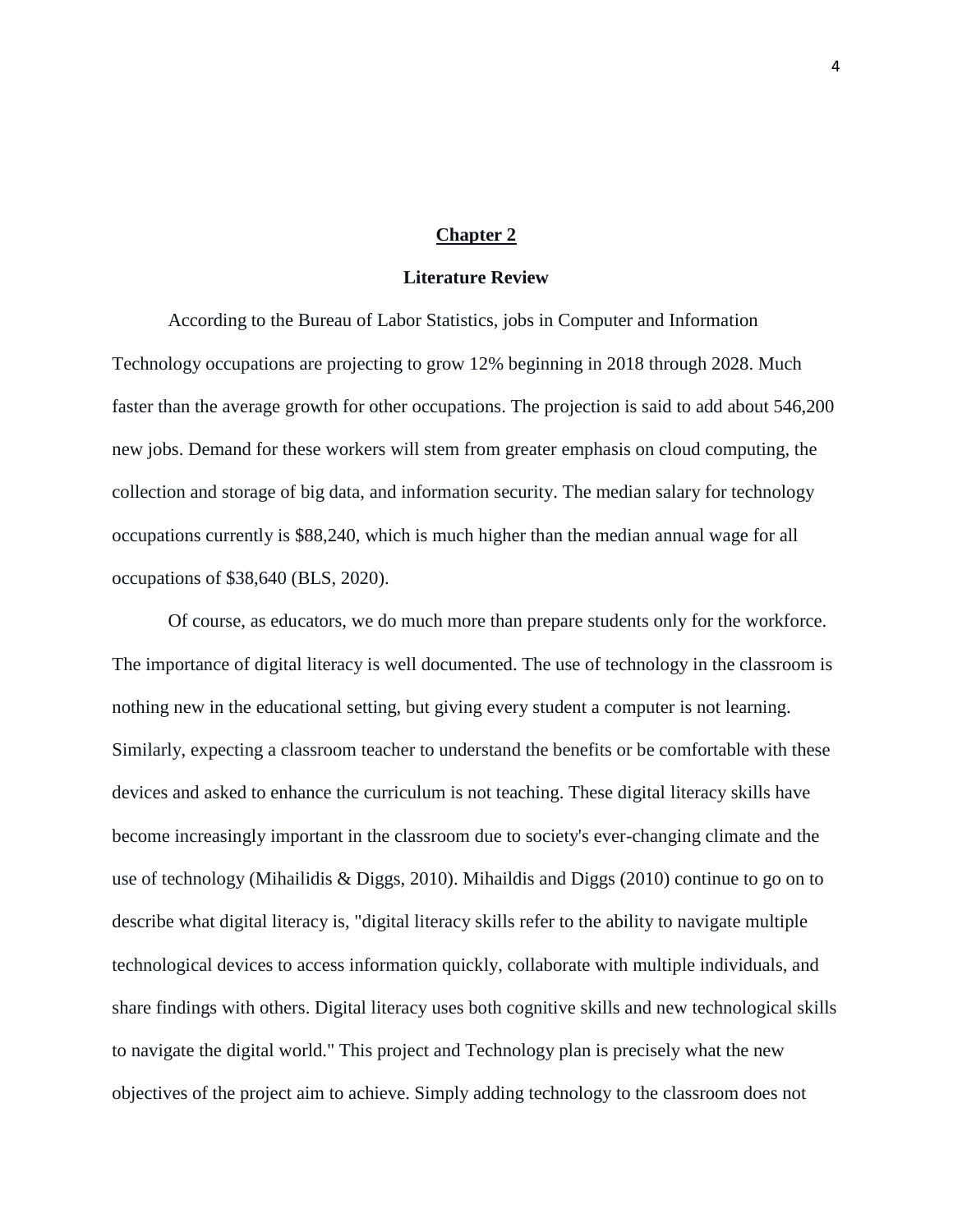make it better; understanding how to use and manipulate it does. This projects into the future for students in all fields and careers. Digital Literacy is becoming the groundwork for many schools and how they are implementing education in their districts.



Figure 1: The 21st Century Learning Framework, Learning Outcomes and Support Systems, www.p21.org, 27-04-2017

Above is the 21st Century Learning Framework provided by Battelle for Kids, a national not-for-profit company attempting to collaborate with school districts around the country in promoting, enhancing, and fine-tuning the 21st Century learning styles. Gelen (2018) uses this to research what educators think the educational setting is moving towards. He also says, "In the educational environment of the 21st century, it is indicated that "practice, theory and technology" will be used in the forefront, "on the job" applied education will be increased." Throughout his research, he states that student-teacher relationships will continue to change (Gelen, 2018). Memorization will dramatically decrease from that of even ten years ago, individual work will decrease, and group work will significantly increase due to technology.

If Winona Area Public Schools is to prepare our students for the current and future workforce, we must create, foster, and mold them into this generation's workforce. This is not merely an issue for teachers currently employed; this is an issue at post-secondary institutions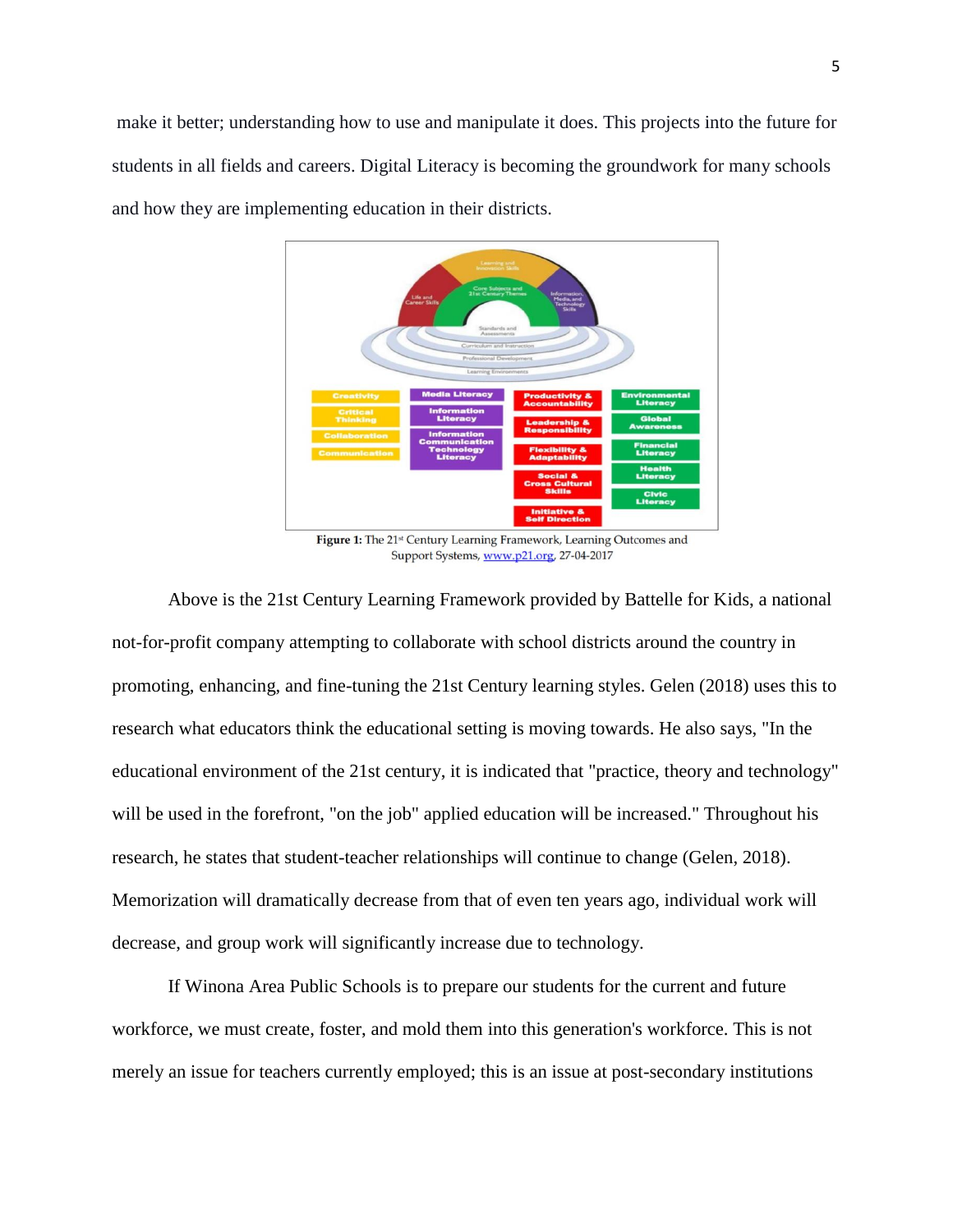preparing our future teachers. Serkan Dinçer (2018) did a study of teachers coming out of college; this is what he found, "although most of preservice teachers said they had knowledge, skills and positive attitude to use technology in teaching activities, the results revealed that they had a low level of technology literacy in terms of knowledge and skills." While the current generation (myself included) can manipulate technology better than previous generations, that does not mean we excel in using it or teaching it in our classroom. However, we expect our tenured classroom teachers to accept, use, and excel at teaching using technology. Dinçer (2018) concluded this, "The fact that preservice teachers didn't take any technology-related courses in their teacher training programs or they had such courses with insufficient contents was considered one of the main reasons for this low level. Therefore, courses about technology literacy must sufficient for teacher training." The need for a technology implementation program that is thorough, supportive, and cutting edge will not just help the senior staff members in our high school. It will impact every classroom teacher and educational assistant in the building.

That describes the long-term problem that school districts need to communicate to postsecondary education programs, but we need to focus on the teachers and the students we currently have in our building. Natalie Takacs (2017) studied the effective integration of technology into the classroom, "Researchers indicate that a lack of quality, effective professional development for teachers is a barrier to the successful integration of technology into the classroom… Teachers must assist students in achieving proficient use of technology in the elementary and middle grades if learners are to become active, responsible citizens who hold meaningful, productive jobs and contribute to the community." Technology is often seen as something that should be kept out of the classroom or seen as a hindrance to learning in today's youth. This technology is not the learning tools we should be using; technology goes beyond a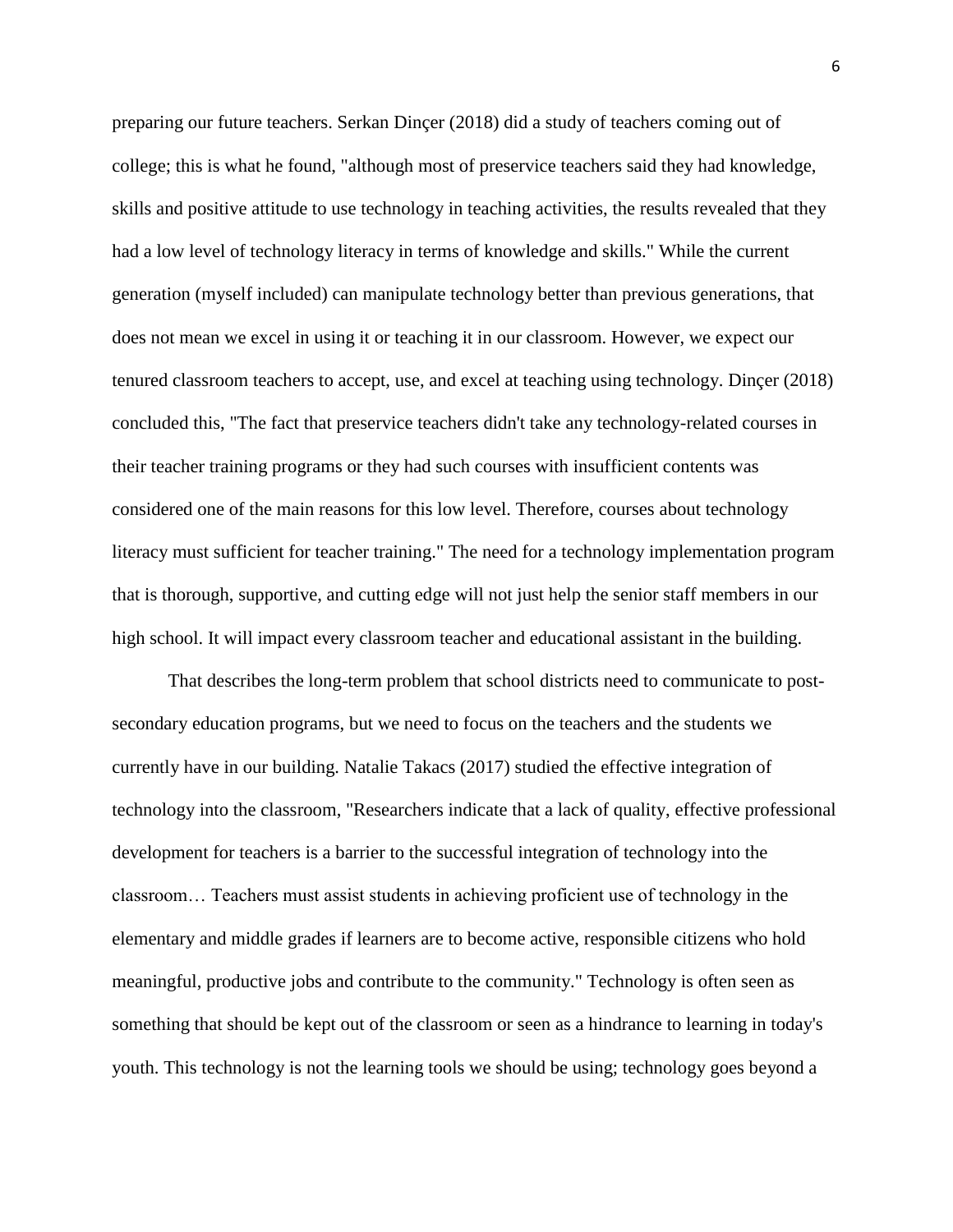phone and a Chromebook, though they can be incredibly valuable learning tools. Takas (2017) goes on to say, "If teachers are to become proficient in technology and improve their ability to infuse technology in the curriculum, they will need to be offered extended, effective professional development in digital technology, many teachers feel unprepared to use technology effectively for classroom instruction." Teaching offers many variables and anxieties into the classroom for all involved, and if as a district we can limit this by a robust implementation of a technology plan, it will make the teaching and the quality of education within the school so much more meaningful.

The decision to implement this plan has multiple levels of support for our district as a whole. We must first create a curriculum that will fulfill all our students' needs, elementary to high school. To make sure this curriculum is taught and used correctly, we must use intentional, well thought out professional development to achieve this goal. According to Topper and Lancaster (2013), many school initiatives to gain ground simply because of funding. Many schools are heading or are already using a 1:1 curriculum, but what is next, "Those districts that fail to recolonize and plan for regular, relevant and ongoing teacher professional development are not likely to see widespread use or benefit for most students" in a one to one environment (p. 354). Like anything in education, time is essential, a teachers' knowledge of the devices is equally necessary. While education is generally behind when it comes to change, our district has already implemented technology integrationists' strategic placement to assist in the training and improvement of devices in the classroom. These positions provide some relief for classroom teachers, specifically technology-related uses, applications, and curriculum enhancements to educate the classroom teachers. With a team created, our district can have a technology goal,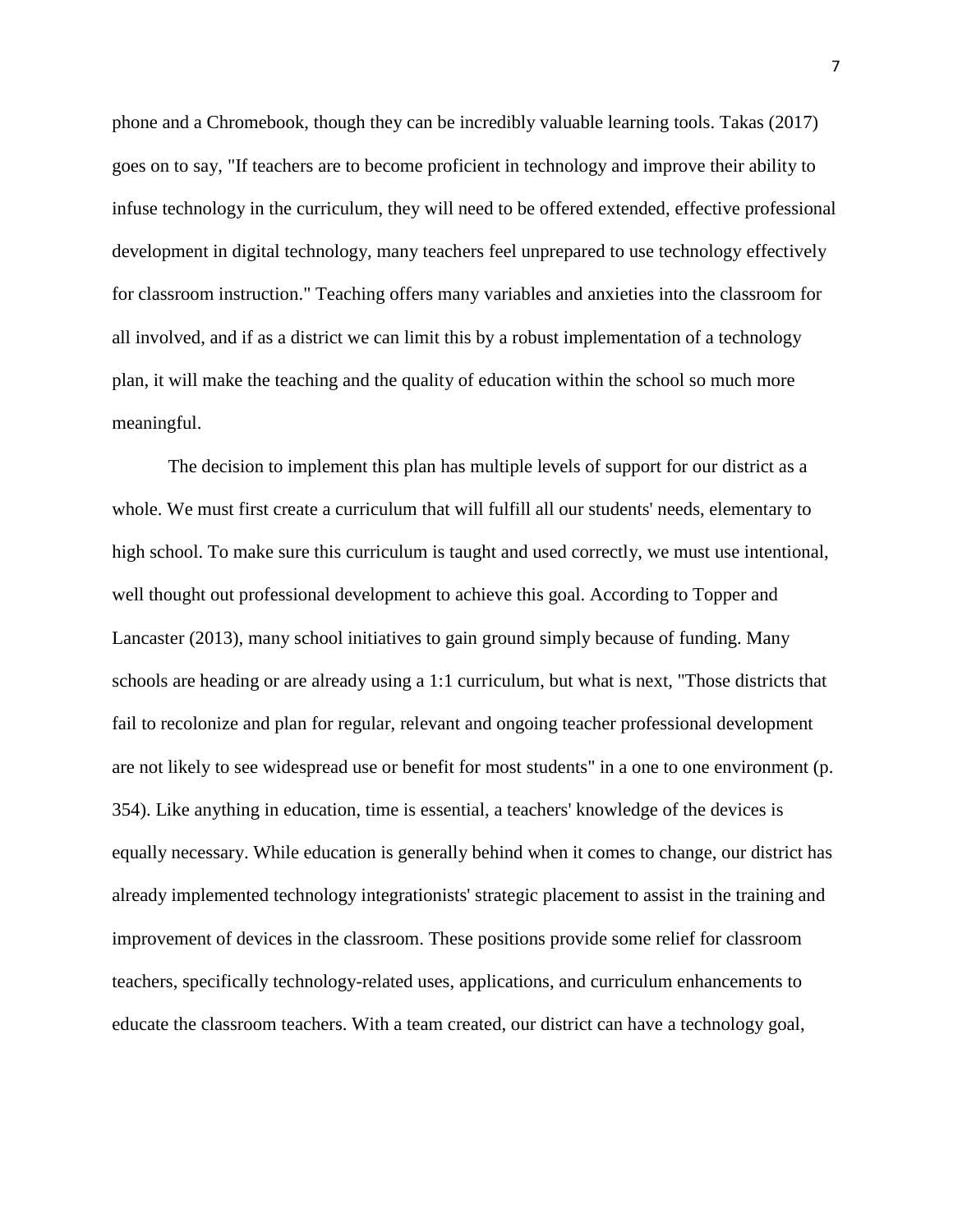plan, and cultivate continuing strategies for our students and teachers to become successful in using technology.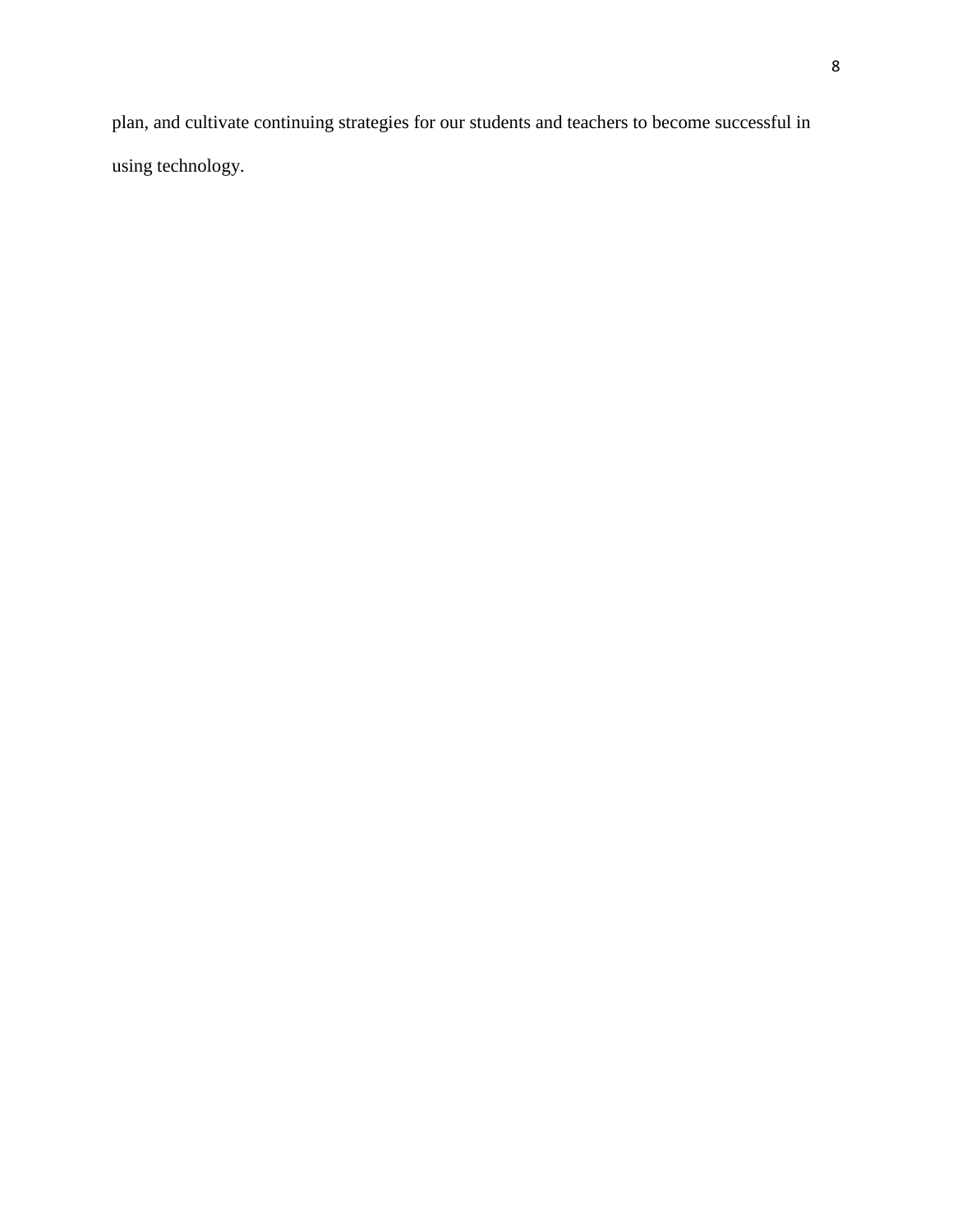#### **Chapter 3**

#### **Project Description**

Technology in the classroom is not going away; it will only become more complex, enhanced, and grow upon the current use. Therefore, as a district, one must become vigilant in learning these new technologies as they arrive and support the buildings' staff. Many approaches could solve this issue. A quick fix would be to create a referendum for technology in the classroom. Another solution would be to create professional development that all staff must attend; this could be a summer curriculum. A third solution would be to make technology integrationists select certain products they recommend and share them with the staff. However, these solutions are very short-sided and do not address the real issue of technology in the classroom. Referendums are very hard to pass if there is no support from the community and a plan to sustain the referendum usage. Forcing professional development on staff is generally not a great practice, as many teachers will find the material interesting. However, they cannot see how it benefits them in the classroom or their students. Putting the technology integrationist on the task of selecting specific devices or application is a great start. However, staff may find the practicality of the suggestions difficult if no one is using them currently in the building.

My research will try to explain how technology and applications are currently used in the Winona Senior High school classroom, then put together a plan or program to foster better practices to make technology more organic in our building. An anonymous survey will gather information about teachers' classrooms in our facility to understand our staff's current usage and comfortability with technology. This survey will cover a broad range of questions such as years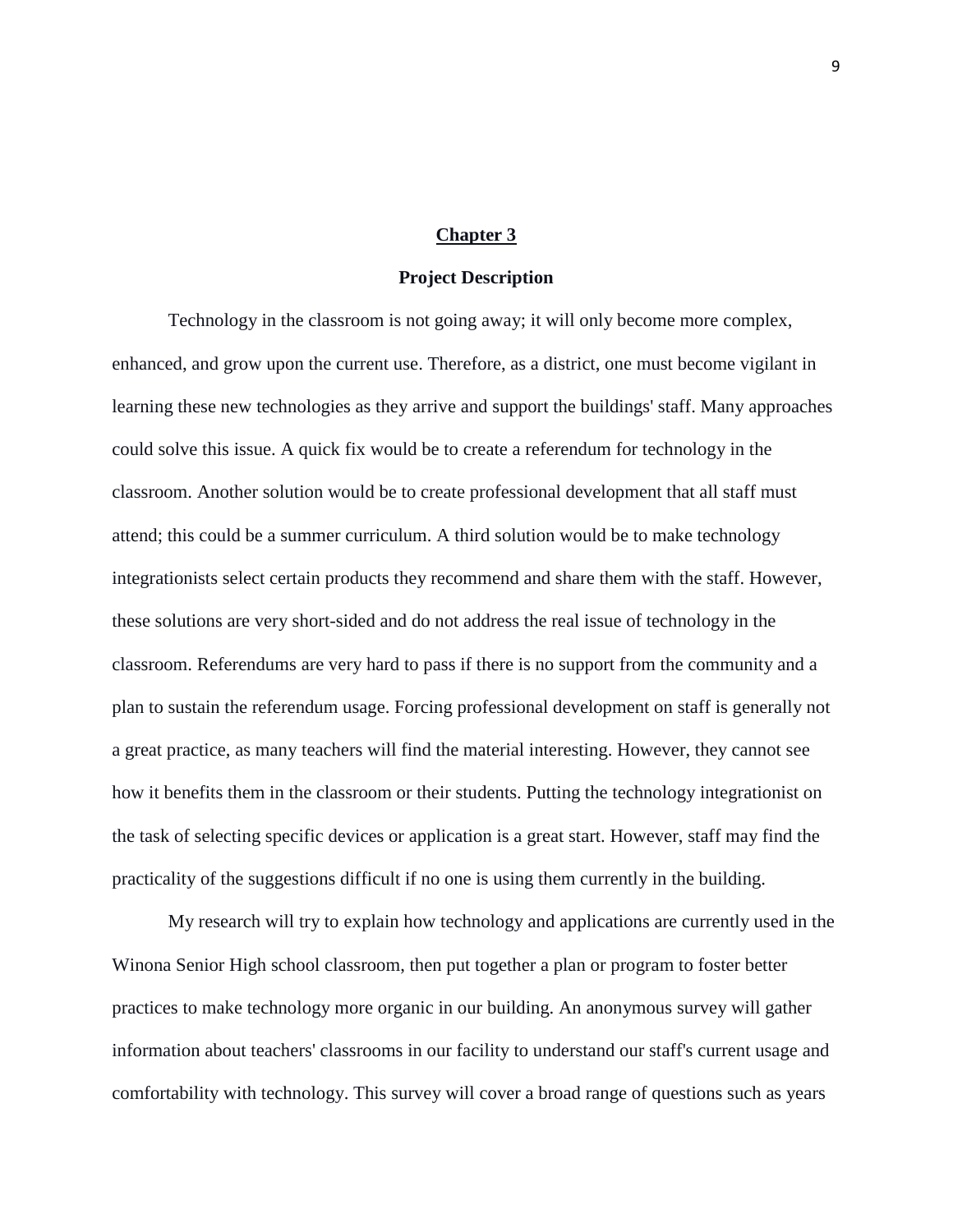worked in the district, current usage of technology and applications, where they would place themselves on the technology adopter curve, as well as seeing how they would feel about sharing their everyday use of technology to the rest of the staff for future professional development opportunities.

A Google Form will be the collection method for this information. The anonymous survey results will be housed on a school-issued computer with a secure login for Google; the information will be kept confidential and used only for the basis of my school plan moving forward.

The data analysis will be used to break down our strengths and weaknesses as a staff with current usage of technology and applications, the age of which these members fall, how likely they are to use and adapt current practices with the usage of new technology and applications and the likelihood they would provide potential future professional development for our staff.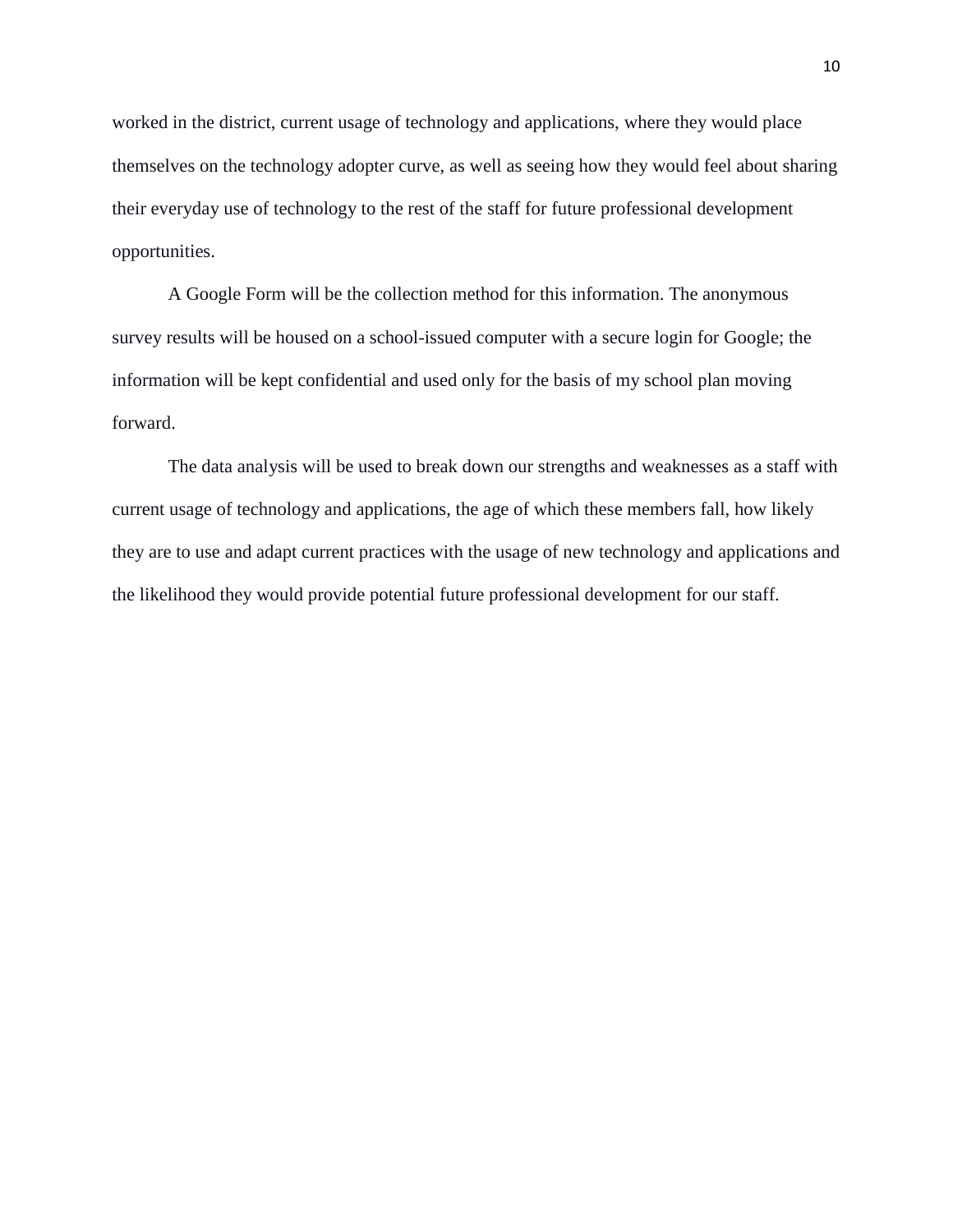#### **Chapter 4**

#### **Results**

Next are the results from the anonymous survey of the Winona Senior High School staff; the information will help direct the final plan for our school and be the basis of that plan. The analysis will allow for background, reflection, and guidance for future programs in our building. The survey will be sent to 52 staff members, which make up the Winona Senior High school and the Winona Area Learning Center staff. This number includes core classroom teachers, special education teachers, and technology integrationists. Of the 52 staff members asked to take the survey, 28 responded, or 54% of staff.



This question is essential to the research simply because age is said to affect or be the main reason teachers do not use technology. The years of teaching can help us understand where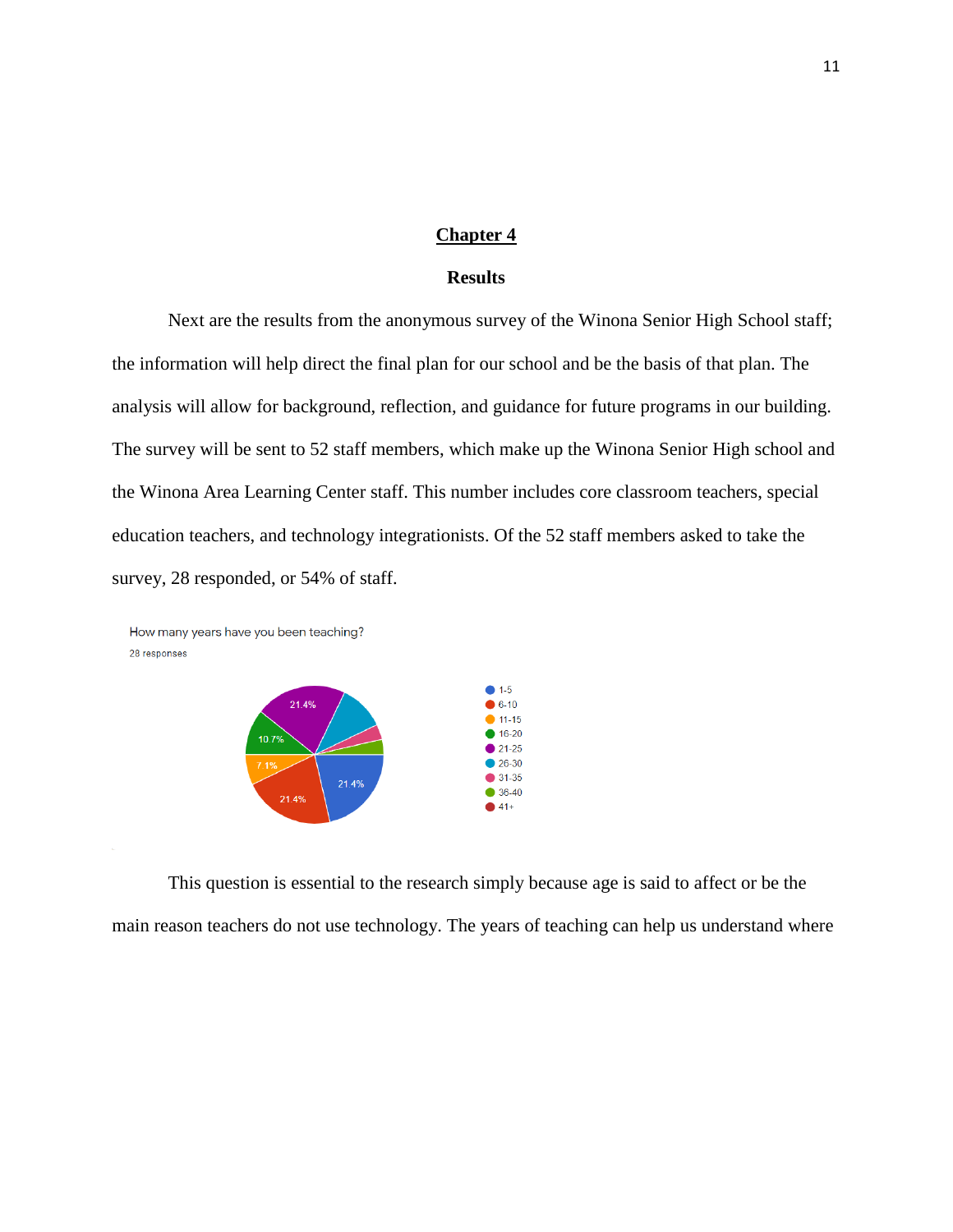

we are in our building. As the chart shows, we have a wide variety of tenure that took the survey.

Looking forward, it is necessary to see where our staff is regarding the willingness for technology in the classroom. These segments come from the Technology Adopter Curve made famous by Everett Rogers, a communication professor who popularized the theory called, Diffusion of Innovations. Where he found that there were specific categories that people fell into or "adopted." From Rogers book, "The characteristics that determine the rate of adopting an innovation are • relative advantage, the degree to which an innovation is perceived as better than the idea it supersedes; • compatibility, the degree to which an innovation is perceived as consistent with the existing values, past experiences, and needs of potential adopters..." (Rogers, 2003). The majority of the staff who participated in this survey responded favorably to the idea or the willingness to adopt technology into their classroom. Our school should be at the cutting edge of using these resources, but I do not see that there must be a more significant issue. The chart below gives us a good look at how often our staff uses technology in the classroom. The majority of our staff is using technology daily or several times a week. Which leads us to the next question, if our staff is willing to adopt technology into the classroom and already has, why are we not seeing a transformation of the curriculum or a more robust skill set of technology and applications in our students?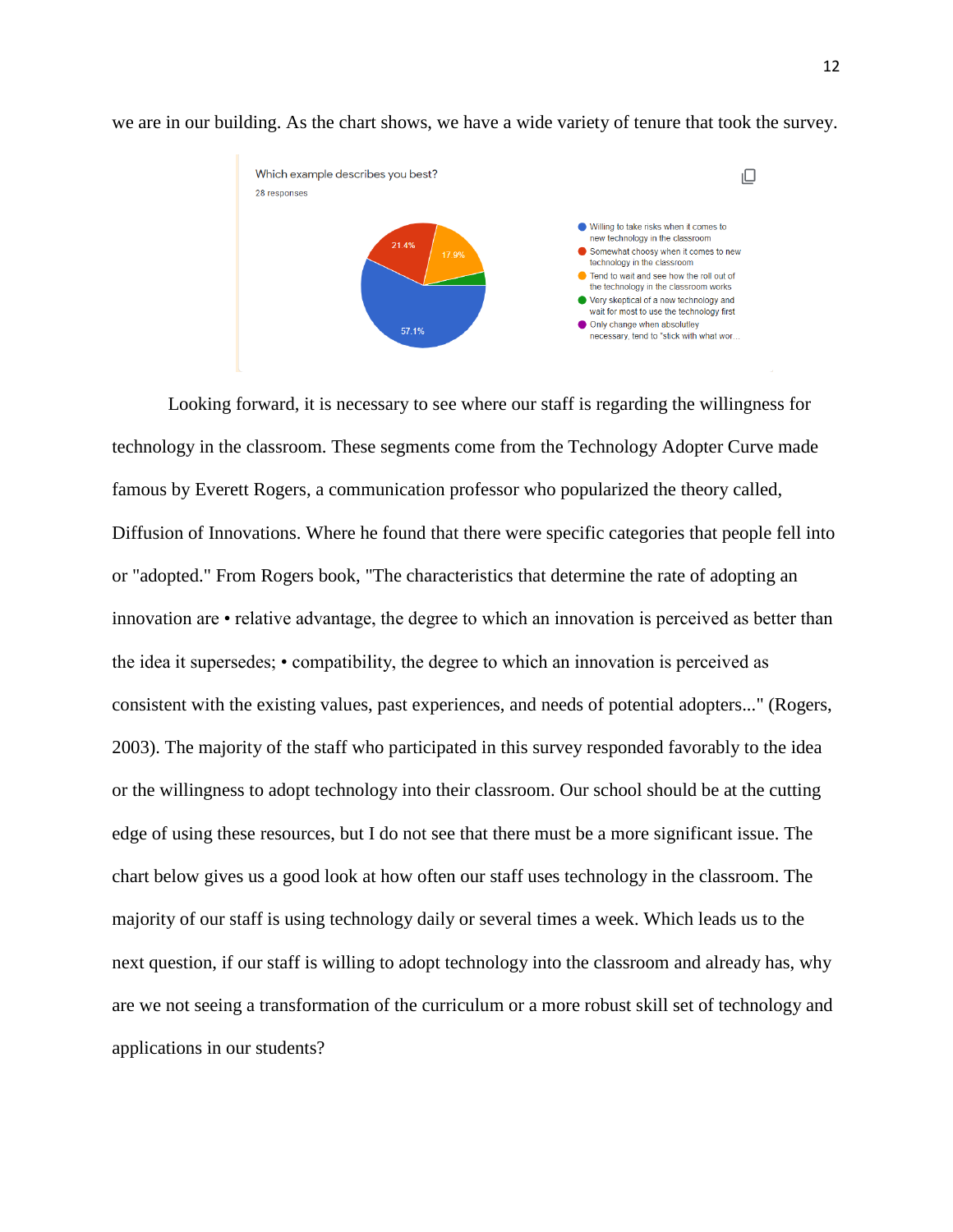

This question becomes much clearer with my next question, in which I was very interested to see the results. An overwhelming majority of our staff (71.4%) say the most significant need for using these enhanced technologies or applications is lesson planning time. Which makes sense; if the teacher is not comfortable, it will not be used properly or used to its full potential. The number 2 and 3 issues when using technology in the building to our staff are our staff would like teacher-led professional development (53.6%) and worry about the price tag that comes with these innovations in the classroom (46.4%). This may be the most valuable information that this survey or research has found. To better our students' curriculum, we need to figure out the issues stalling our classrooms and technology enhancement.



My survey's final question was to find out the likelihood of our staff to teach what they are doing in the classroom to others in the building. Often, the staff is doing wonderful things in the classroom, yet we are not sharing with the rest of the building. This survey found that most of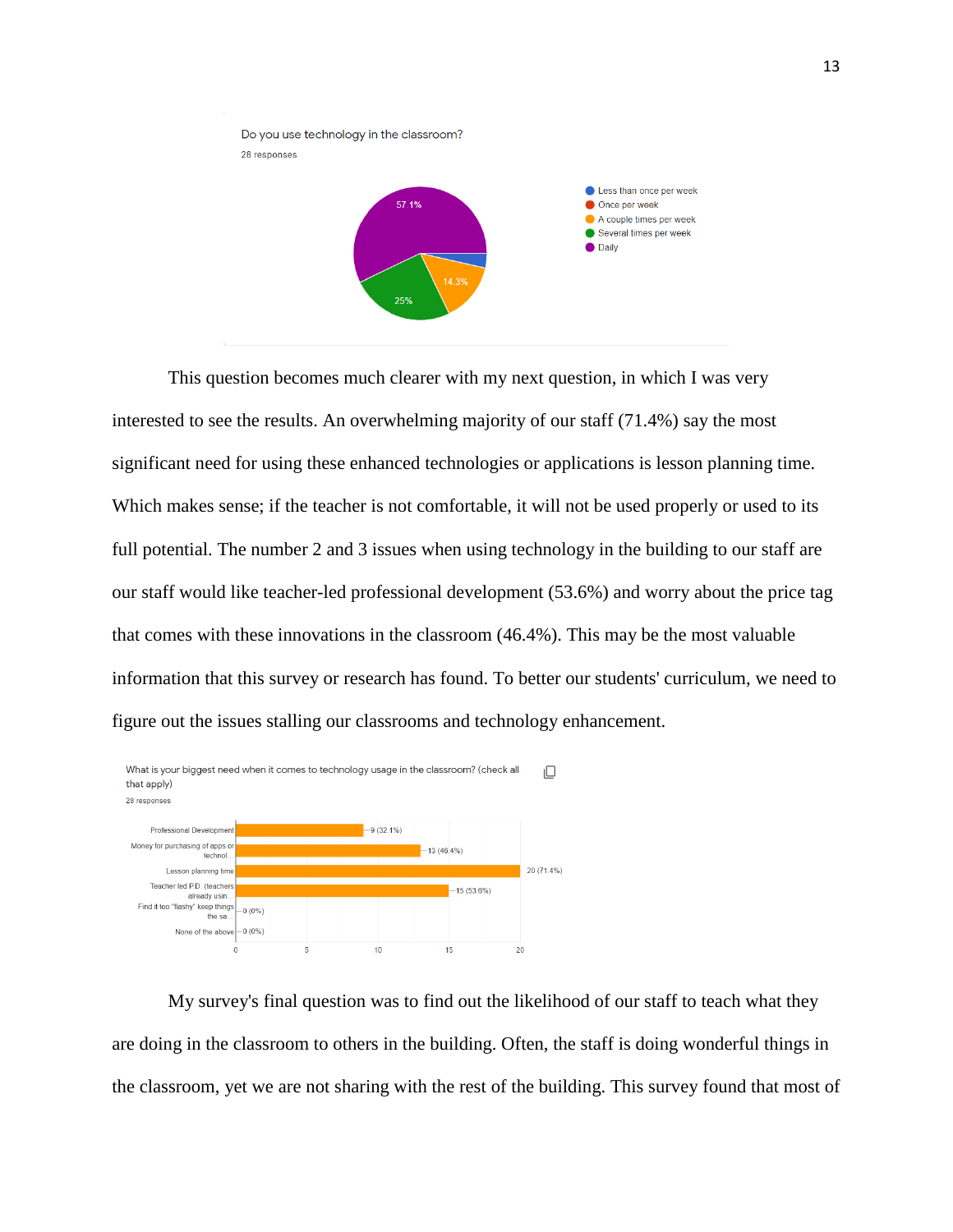our staff would be willing to share the use of quality technology in the classroom with their peers (64.3%). This finding should be used to the district's advantage and the building. An organic, staff-led professional development will make the learning that much more meaningful to the rest of the staff. If there is ever a problem in a classroom, the most comfortable teacher with that technology or the "leader" can take point on troubleshooting, tips, and tricks.

Would you be willing to teach other staff on apps/how you are using a device if given the time? 28 responses

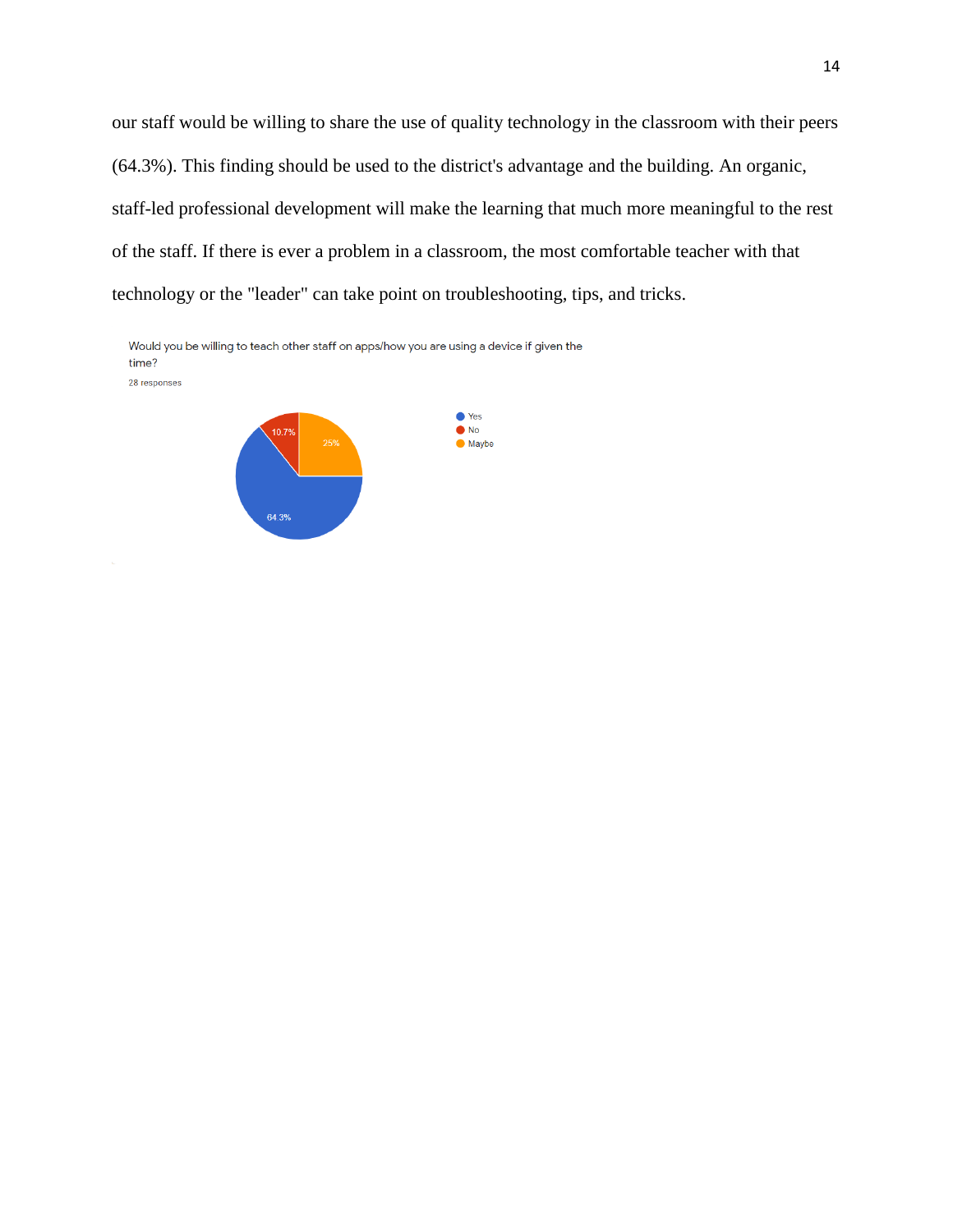#### **Chapter 5**

#### **Discussion and Conclusions**

The idea that I find most beneficial and practical in the Winona Area Public Schools is to create a team of educators that help identify the staff's needs, new technology, and the transfer of knowledge from one colleague to the next. This solution's benefit has many levels; it incorporates multiple levels of the school, teachers, educational assistants, administration, and technology integrationist. Secondly, it will allow multiple people to source information about the next best technology in the classroom or the application's practicality in our building. Thirdly, it would encourage an organic teacher transfer of knowledge process where others could learn from those they trust and see the current use in the building. Below are the project details and the plan set forth for the Winona Area School District, specifically focusing on the Winona Senior High. Implementing a technology implementation team would provide focus, guidance, and knowledge of current best practices of using technology in the classroom. It can also inform current staff, community members, and students about the practicality and cost of using the technology and applications. Below is the goal statement, objectives, and how each would be measured.

Courses at Winona State University like Communications, Systems Thinking, and Change Leadership have all benefited this research and my overall leadership goals. Before the Leadership program I would have never considered the multiple levels, styles, and structures of the school system. One cannot look at one classroom or teacher, however to incorporate a full system change you must identify the problem, create the solution and try and plan for the unintended consequences. Communications has taught me the valuable lessons of creating a stakeholder matrix to ensure all necessary stakeholders and considered and invited to the table in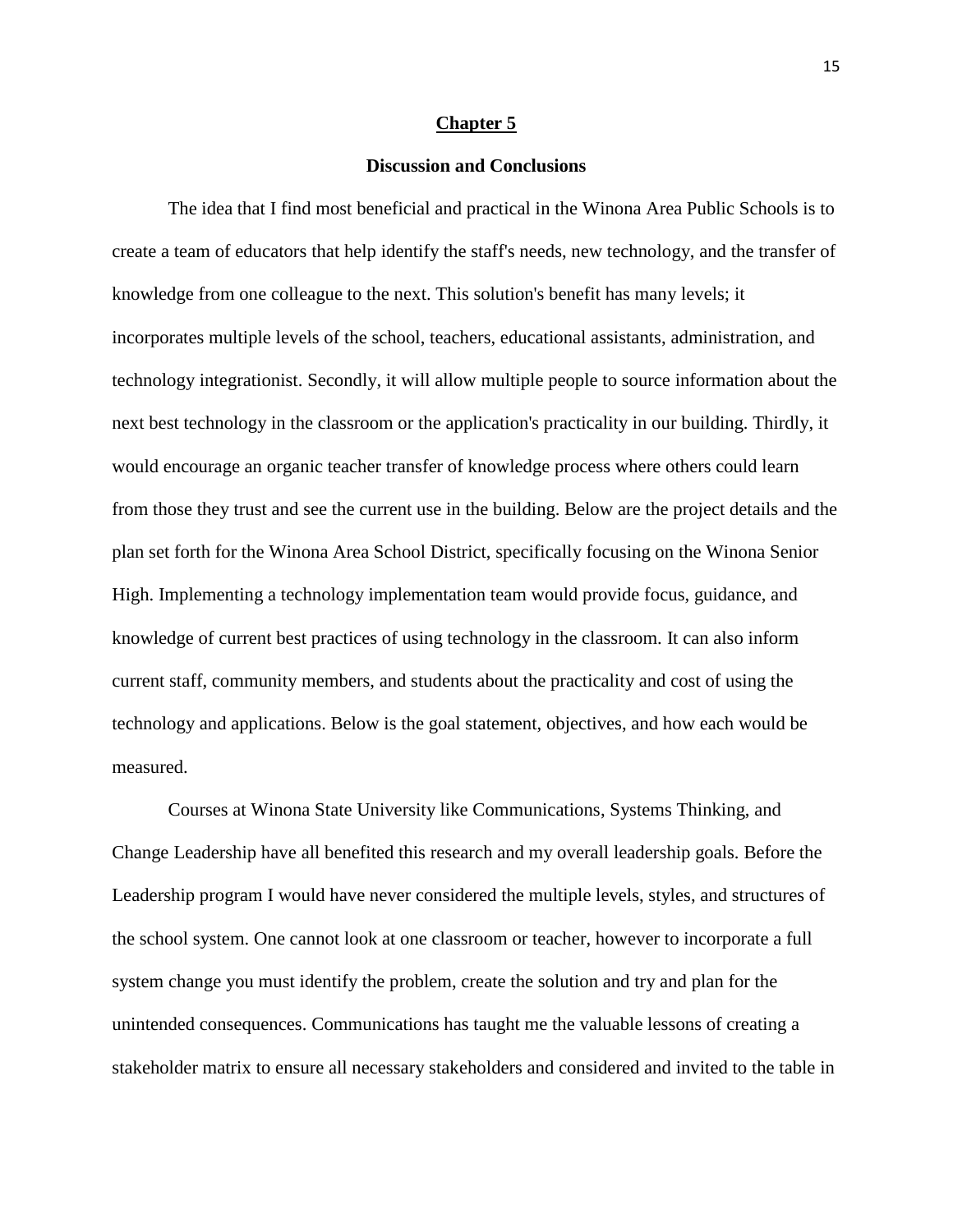order to better serve the district. This is incredibly important to the success of any program, but it is the most important to the success and health of the district. Leadership can be defined many different ways, but the course Change Leadership has really pushed me to define my leadership goals and strategies as well as be introspective and look at actions, words and relationships as a whole. These courses define the program, but they push the student to become a better leader for the students in the classroom and the district as a whole. Below is the plan created to foster quality education, using technology that would then provide for organic growth in the district between educators.

#### *Goal Statement:*

The Winona Area Public School District will provide educators information and training about new technology and implementation strategies for the classroom to effectively address the students' technology education needs.

#### *Measurable Objectives:*

- 1. To establish a Technology Implementation and Development team made up of teachers, students, and members from all levels of the district (elementary, middle school, high school)
- 2. To develop a technology curriculum that meets the needs of staff and the needs of the students.
- 3. To implement and monitor staff technology development training.
- 4. To assess and evaluate staff technology development training.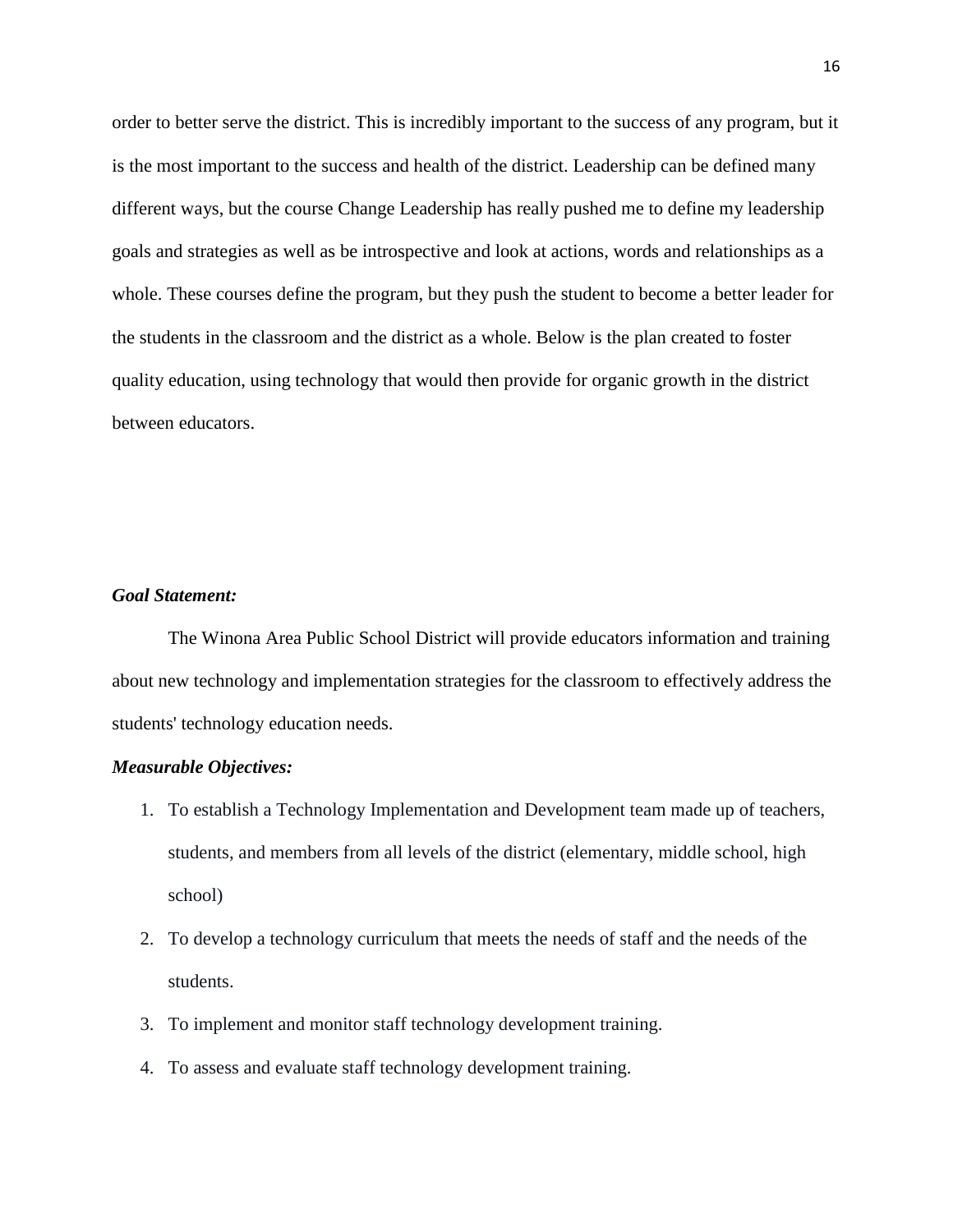#### *Strategies and Tactics:*

To achieve Objective #1, Winona Area Public School teachers will be asked for their involvement of the Technology Implementation and Development (TID) this will ensure that all levels (elementary through high school) including administration will be involved in the development of this curriculum. Students will be recruited to be a part of this team, ensuring that the focus is on their technology improvement.

To achieve Objective #2, the TID team will work cooperatively throughout the summer to create a viable technology curriculum based on assessed staff need for technology usage in their classroom.

To achieve Objective #3, the TID team will create a schedule that will allow for one staff development training per month throughout the school year. More staff development can be created as time and need dictates.

To achieve Objective #4, surveys will be distributed to staff who participated in staff development training. This assessment will solicit feedback about the quality, accuracy, and usefulness of the training program. The TID team will also create mentors who will monitor the progress of the implementation into the classroom.

#### *Responsibility/Accountability:*

| <b>OBJECTIVE</b> | <b>TASK</b>              | <b>RESPONSIBILITY</b>    | <b>TIMELINE</b>  |
|------------------|--------------------------|--------------------------|------------------|
|                  |                          |                          |                  |
| To establish a   | Emails/discussion with   | -Attend technology       | Start: Summer of |
| Technology       | staff will be            | professional development | 2021             |
| Implementation   | communicated to staff    | trainings, creating best | End: Teacher     |
| and Development  | and announcements will   | practices and a          | workshop 2021    |
| team made up of  | be made for students for | curriculum that will be  | (year one)       |
| teachers,        | opportunities to be a    | used throughout the      |                  |
| students, and    | part of the Technology   | school district          |                  |
| members from     |                          |                          |                  |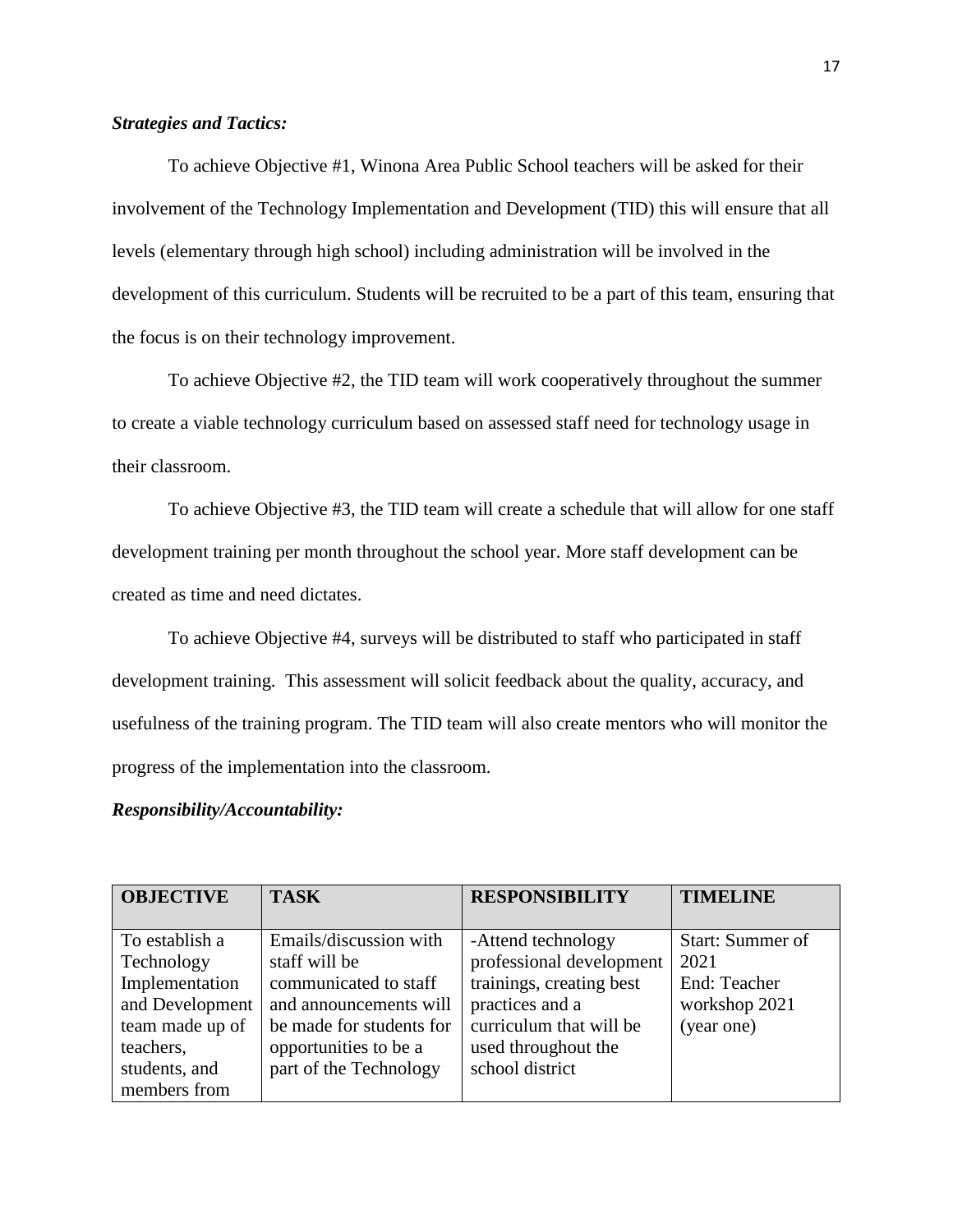| each district                                                                                                     | Implementation and                                                                                                                                                 |                                                                                                                                                                                                                                                                                                                                                                                 |                                                                         |
|-------------------------------------------------------------------------------------------------------------------|--------------------------------------------------------------------------------------------------------------------------------------------------------------------|---------------------------------------------------------------------------------------------------------------------------------------------------------------------------------------------------------------------------------------------------------------------------------------------------------------------------------------------------------------------------------|-------------------------------------------------------------------------|
| level.                                                                                                            | Development team.                                                                                                                                                  |                                                                                                                                                                                                                                                                                                                                                                                 |                                                                         |
| To develop a<br>technology<br>curriculum that<br>meets the needs<br>of staff and the<br>needs of the<br>students. | The Technology<br>Implementation and<br>Development team will<br>create a vibrant<br>curriculum that will be<br>used and grown from<br>elementary to<br>secondary. | - Members will simplify<br>technology practices<br>used from professional<br>development trainings<br>- Create staff<br>development trainings<br>for district staff, based on<br>comfort/skill of the<br>technology being used<br>- TID team will continue<br>to create/change<br>curriculum around the<br>data they receive relating<br>to the needs of staff and<br>students. | Start: Summer of<br>2021<br>End: Teacher<br>workshop 2021<br>(year one) |
| To implement                                                                                                      | Staff Development (PD)                                                                                                                                             | - TID team will contact                                                                                                                                                                                                                                                                                                                                                         | Start: 2021-2022                                                        |
| and monitor staff                                                                                                 | meetings will be held                                                                                                                                              | staff with reminders of                                                                                                                                                                                                                                                                                                                                                         | school year                                                             |
| development                                                                                                       | once a month (more if                                                                                                                                              | technology trainings,                                                                                                                                                                                                                                                                                                                                                           |                                                                         |
| training.                                                                                                         | needed) at the high                                                                                                                                                | which staff can attend at                                                                                                                                                                                                                                                                                                                                                       |                                                                         |
|                                                                                                                   | school in the Multi-                                                                                                                                               | their discretion.                                                                                                                                                                                                                                                                                                                                                               |                                                                         |
|                                                                                                                   | purpose room, or                                                                                                                                                   |                                                                                                                                                                                                                                                                                                                                                                                 |                                                                         |
|                                                                                                                   | teacher classrooms.                                                                                                                                                |                                                                                                                                                                                                                                                                                                                                                                                 |                                                                         |
| To assess and                                                                                                     | -The TID team will                                                                                                                                                 | - TID team creates                                                                                                                                                                                                                                                                                                                                                              | Start: May 2021                                                         |
| evaluate staff                                                                                                    | create a survey to send                                                                                                                                            | survey for district staff.                                                                                                                                                                                                                                                                                                                                                      | End: Teacher                                                            |
| development                                                                                                       | to staff to find what was                                                                                                                                          | - TID team will send out                                                                                                                                                                                                                                                                                                                                                        | workshop (final                                                         |
| training.                                                                                                         | good about the                                                                                                                                                     | survey to staff.                                                                                                                                                                                                                                                                                                                                                                | day)                                                                    |
|                                                                                                                   | technology training<br>sessions and use of                                                                                                                         | - TID team will go                                                                                                                                                                                                                                                                                                                                                              |                                                                         |
|                                                                                                                   |                                                                                                                                                                    | through data to make                                                                                                                                                                                                                                                                                                                                                            |                                                                         |
|                                                                                                                   | technology mentors and                                                                                                                                             | recommendations for                                                                                                                                                                                                                                                                                                                                                             |                                                                         |
|                                                                                                                   | what are needs going                                                                                                                                               | further staff development                                                                                                                                                                                                                                                                                                                                                       |                                                                         |
|                                                                                                                   | further.<br>-The TID team will also                                                                                                                                | training.<br>- TID team will send out                                                                                                                                                                                                                                                                                                                                           |                                                                         |
|                                                                                                                   |                                                                                                                                                                    |                                                                                                                                                                                                                                                                                                                                                                                 |                                                                         |
|                                                                                                                   | create a survey for<br>students regarding the                                                                                                                      | survey to staff.<br>- TID team will go                                                                                                                                                                                                                                                                                                                                          |                                                                         |
|                                                                                                                   | use of technology in                                                                                                                                               | through data to make                                                                                                                                                                                                                                                                                                                                                            |                                                                         |
|                                                                                                                   | their classrooms and                                                                                                                                               | recommendations for                                                                                                                                                                                                                                                                                                                                                             |                                                                         |
|                                                                                                                   | what needs still need to                                                                                                                                           | further staff development                                                                                                                                                                                                                                                                                                                                                       |                                                                         |
|                                                                                                                   | be met.                                                                                                                                                            | training.                                                                                                                                                                                                                                                                                                                                                                       |                                                                         |

## *Resources Needed:*

| <b>Resources</b> | <b>Cost Per Resource</b> | <b>Total</b> |
|------------------|--------------------------|--------------|
|------------------|--------------------------|--------------|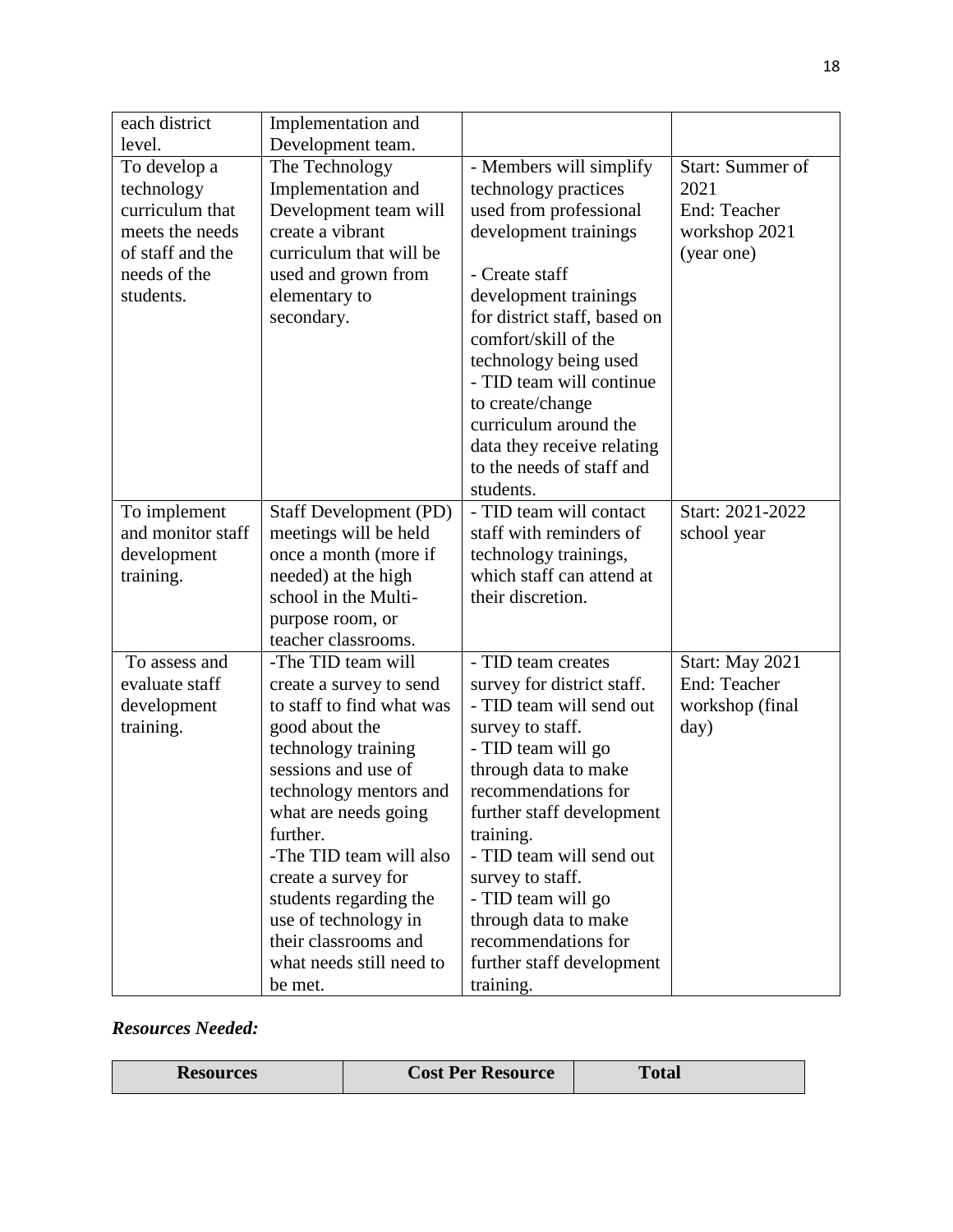| <b>Technology Implementation</b>                  | Selected conference cost   | To be determined |
|---------------------------------------------------|----------------------------|------------------|
| and Development Team                              | (times number of           |                  |
| Training                                          | participants)              |                  |
| Technology Programs/Tools   Determined technology |                            | To be determined |
|                                                   | devices, tools, curriculum |                  |

#### *Measurement:*

Achievement of Objective #1 will be determined by establishing the Technology Implementation and Development team that consists of staff and students of each district level.

Objective #2 will be determined by creating a staff development technology curriculum based on assessed staff need and accurate information about the students' need for technology education.

Achievement of Objective #3 will be determined by implementing monthly staff development workshops and feedback from technology mentors.

The achievement of Objective #4 will be determined by 80% response to the training feedback surveys from staff who attended two or more workshops and 80% response to the technology used in the classroom by students.

This project is a passion of mine and something I hope to bring to my district and create meaningful change with our curriculum. The use of technology, such as devices and applications, is not going away. To better prepare our students for the workforce, we as a building and district need to prepare ourselves better. Teachers need to be more comfortable using these devices and seamlessly integrate them into their lesson plans, but this will not happen until the district allows for meaningful professional development. More importantly, a taskforce that can find best practices find and secure funds and then educate other staff members and show them how it fits into their curriculum. I have used the term organic many times in this document, and I genuinely believe that if you want this to work, you need to give teachers more time to play. It would be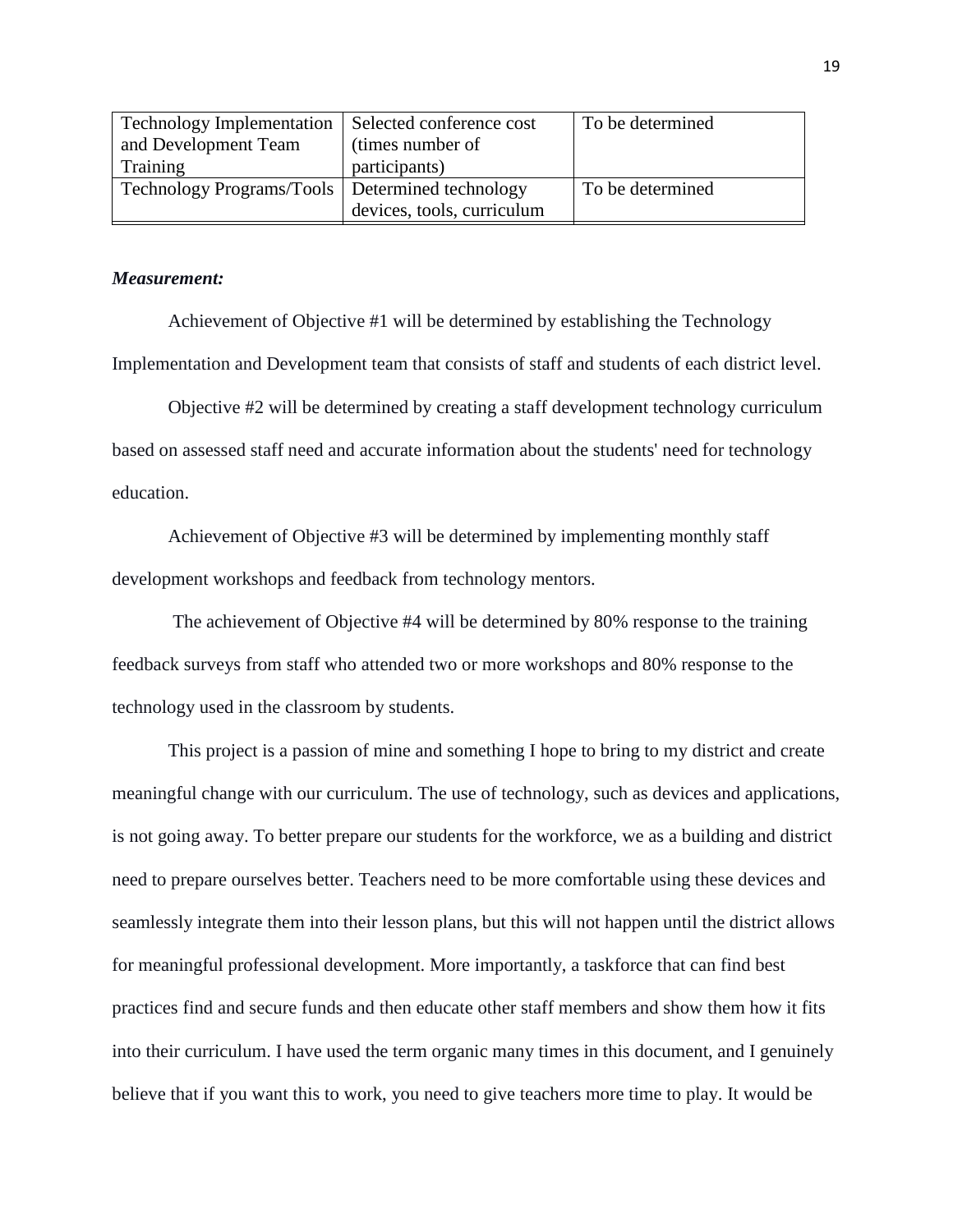best if you gave them time to experiment with different devices, see how it fits into the curriculum, give them planning time for their lessons and then teach it to colleagues in the building, this makes the learning much more real and practical.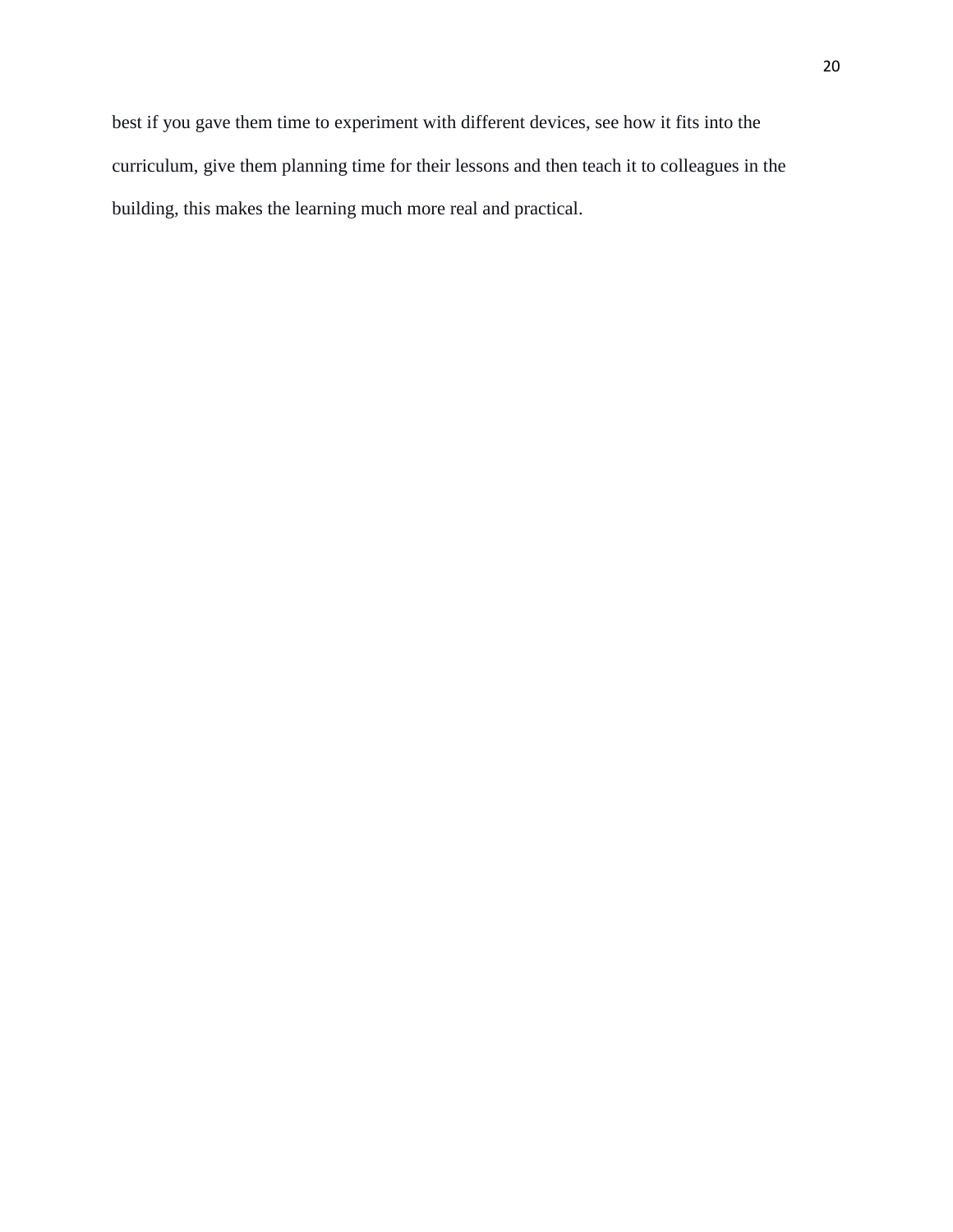#### **References**

- Bureau of Labor Statistics, U.S. Department of Labor, Occupational Outlook Handbook, OOH FAQs, on the Internet at Bureau of Labor Statistics (visited May 01, 2020).
- Dinçer, Serkan. "Are Preservice Teachers Really Literate Enough to Integrate Technology in Their Classroom Practice? Determining the Technology Literacy Level of Preservice Teachers." Education and Information Technologies, vol. 23, no. 6, Nov. 2018, pp. 26992718. EBSCOhost,search.ebscohost.com/login.aspx?direct=true&db=eric&AN=EJ1192477&sit

e=ehost-live.

- Gelen, I. (2018). Academicians' Predictions of 21st Century Education and Education in the 21st Century. Online Submission, 4(5), 165–204.
- Nicol, Adelheid A. M., et al. "Comparison of High-Technology Active Learning and Low-Technology Active Learning Classrooms." Active Learning in Higher Education, vol. 19, no.3,Nov.2018,pp.253265. EBSCOhost,search.ebscohost.com/login.aspx?direct=true&db=eric&AN=EJ1193753&sit e=ehost-live.
- Mihailidis, P., & Diggs, V. (2010). From information reserve to media literacy learning commons: Revisiting the 21st century library as the home for media literacy education. Public Library Quarterly, 29(4), 279-292. doi:10.1080/01616846.2010.525389

Rogers, E. M. (2003). *Diffusion of innovations*. New York: Free Press.